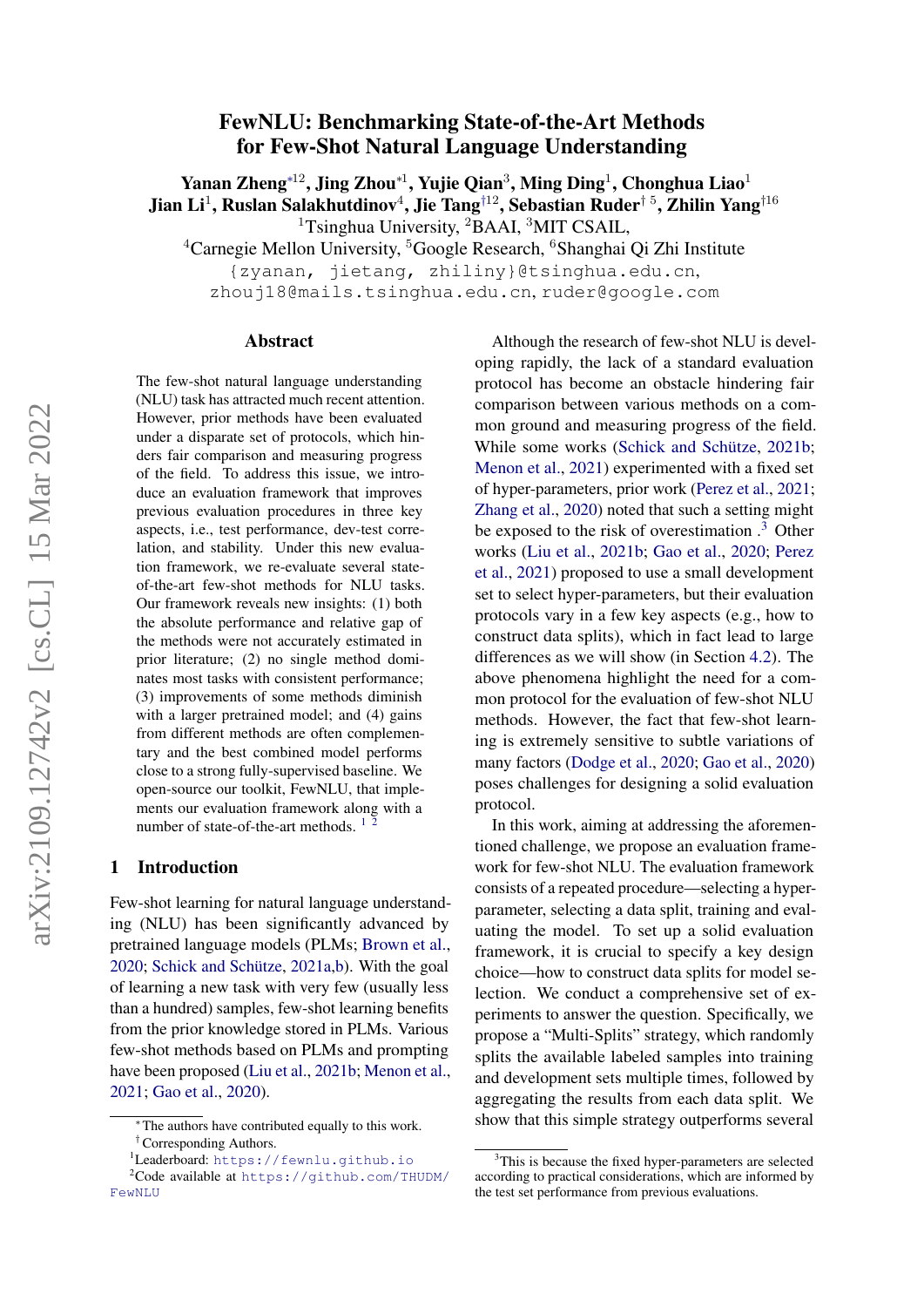baseline strategies in three dimensions: (1) the test set performance of the selected hyper-parameters; (2) correlation between development set and true test set performance; and (3) robustness to hyperparameter settings.

We then take a step further to re-evaluate recent state-of-the-art few-shot NLU methods under this common evaluation framework. Our re-evaluation leads to several key findings summarized in Section [2.](#page-1-0)

To aid reproducing our results and benchmarking few-shot NLU methods, we open-source FewNLU, a toolkit that contains implementations of a number of state-of-the-art methods, data processing utilities, as well as our proposed evaluation framework.

To sum up, our contributions are as follows.

- 1. We introduce a new evaluation framework of few-shot NLU. We propose three desiderata of few-shot evaluation and show that our framework outperforms previous ones in these aspects. Thus our framework allows for more reliable comparison of few-shot NLU methods.
- 2. Under the new evaluation framework, we benchmark the performance of recent methods individually as well as the best performance with a combined approach. These benchmarks reflect the current state of the art and will serve as important baselines for future research.
- 3. Throughout our exploration, we arrive at several key findings summarized in Section [2.](#page-1-0)
- 4. We open-source a toolkit, FewNLU, to facilitate future research with our framework.

### <span id="page-1-0"></span>2 Summary of Findings

For reference, we collect our key findings here and discuss each of them throughout the paper.

Finding [1.](#page-5-0) Our proposed Multi-Splits is a more reliable data-split strategy than several baselines with improvements in (1) test performance, (2) correlation between development and test sets, and (3) stability w.r.t. the number of runs.

Finding [2.](#page-7-0) The absolute performance and the relative gap of few-shot methods were in general not accurately estimated in prior literature. It highlights the importance of evaluation for obtaining reliable conclusions. Moreover, the benefits of some fewshot methods (e.g., ADAPET) decrease on larger pretrained models.

Finding [3.](#page-7-1) Gains of different methods are largely complementary. A combination of methods largely outperforms individual ones, performing close to a strong fully-supervised baseline with RoBERTa.

Finding [4.](#page-7-2) No single few-shot method dominates most NLU tasks. This highlights the need for the development of few-shot methods with more consistent and robust performance across tasks.

#### 3 Related Work

The pretraining-finetuning paradigm [\(Howard and](#page-8-3) [Ruder,](#page-8-3) [2018\)](#page-8-3) shows tremendous success in fewshot NLU tasks. Various methods have been developed such as [CLS] classification [\(Devlin et al.,](#page-8-4) [2018\)](#page-8-4), prompting-based methods with discrete prompts [\(Schick and Schütze,](#page-9-1) [2021b;](#page-9-1) [Gao et al.,](#page-8-1) [2020\)](#page-8-1) or continuous prompts [\(Liu et al.,](#page-9-2) [2021b;](#page-9-2) [Shin et al.,](#page-9-6) [2020;](#page-9-6) [Li and Liang,](#page-9-7) [2021;](#page-9-7) [Lester et al.,](#page-9-8) [2021\)](#page-9-8), and methods that calibrate the output distribution [\(Yang et al.,](#page-9-9) [2021;](#page-9-9) [Zhao et al.,](#page-9-10) [2021\)](#page-9-10).

The fact that few-shot learning is sensitive to many factors and thus is extremely unstable [\(Liu](#page-9-11) [et al.,](#page-9-11) [2021a;](#page-9-11) [Lu et al.,](#page-9-12) [2021;](#page-9-12) [Zhang et al.,](#page-9-5) [2020;](#page-9-5) [Dodge et al.,](#page-8-2) [2020\)](#page-8-2) increases the difficulty of fewshot evaluation. Several works address evaluation protocols to mitigate the effects of instability: [Gao](#page-8-1) [et al.](#page-8-1) [\(2020\)](#page-8-1) and [Liu et al.](#page-9-2) [\(2021b\)](#page-9-2) adopt a held-out set to select models. [Perez et al.](#page-9-4) [\(2021\)](#page-9-4) proposed K-fold cross-validation and minimum description length evaluation strategies. Our work differs from these works on few-shot evaluation in several aspects: (1) we propose three metrics to evaluate data split strategies; (2) while most prior work proposed evaluation protocols without justification, we conduct comprehensive experiments to support our key design choice; (3) we formulate a general evaluation framework; (4) our re-evaluation under the proposed framework leads to several key findings.

Though there have been a few existing few-shot NLP benchmarks, our work is quite different in terms of the key issues addressed. FLEX [\(Bragg](#page-8-5) [et al.,](#page-8-5) [2021\)](#page-8-5) and CrossFit [\(Ye et al.,](#page-9-13) [2021\)](#page-9-13) studied principles of designing tasks, datasets, and metrics. FewGLUE [\(Schick and Schütze,](#page-9-1) [2021b\)](#page-9-1) is a dataset proposed for benchmarking few-shot NLU. CLUES [\(Mukherjee et al.,](#page-9-14) [2021\)](#page-9-14) pays attention to the unified format, metric, and the gap between human and machine performance. While the aforementioned benchmarks focus on "what data to use" and "how to define the task", our work discussed "how to evaluate" which aims at establishing a proper evaluation protocol for few-shot NLU methods. Since FewNLU is orthogonal to the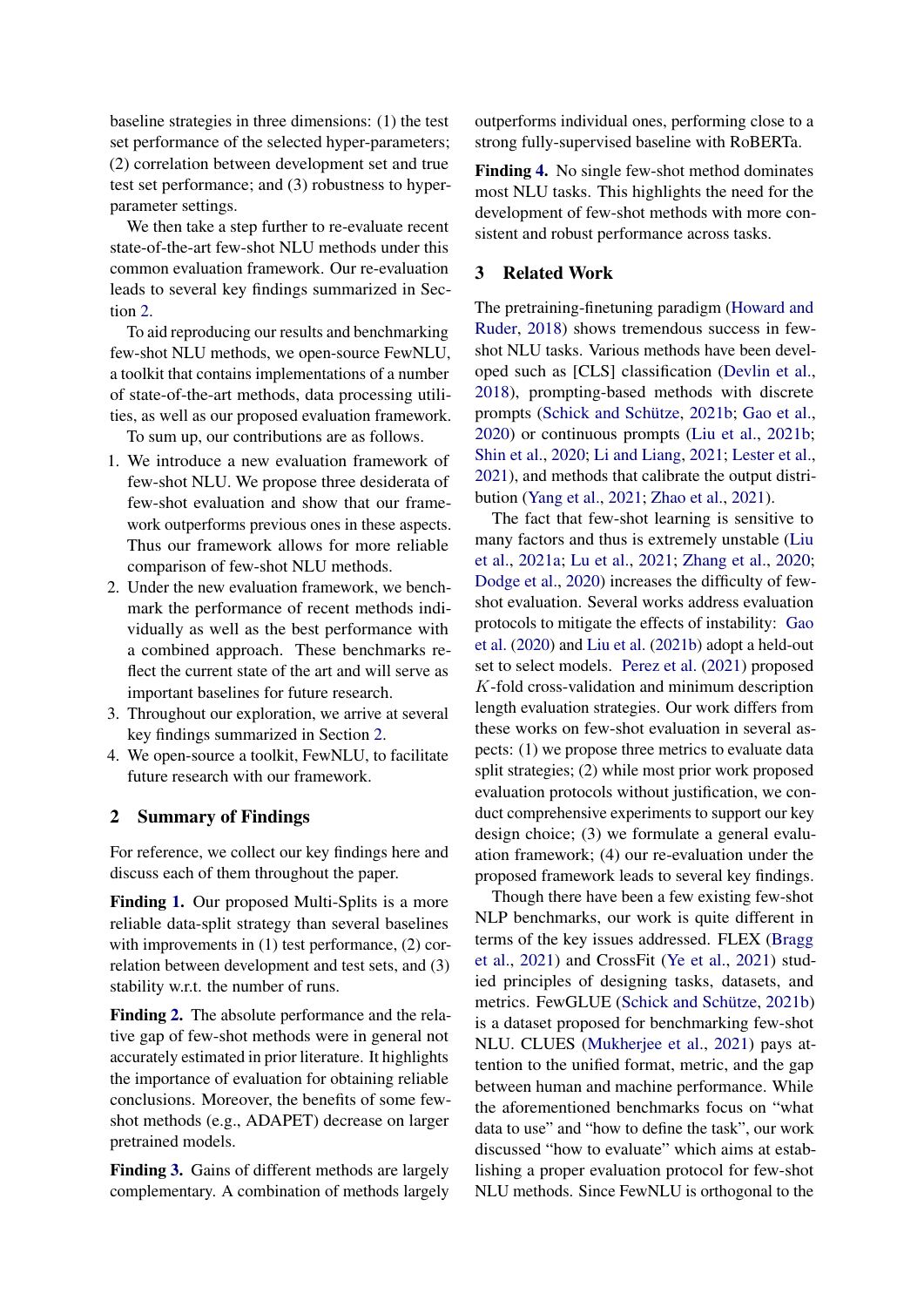aforementioned prior work, it can also be employed on the data and tasks proposed in previous work.

## 4 Evaluation Framework

Formally, for a few-shot NLU task, we have a small labeled set  $\mathcal{D}_{\text{label}} = \{(x_i, y_i)\}_i^N$  and a large test set  $\mathcal{D}_{\text{test}} = \{(x_i^{\text{test}}, y_i^{\text{test}})\}_i$  where N is the number of labeled samples,  $x_i$  is a text input (consisting of one or multiple pieces), and  $y_i \in \mathcal{Y}$  is a label. The goal is to finetune a pretrained model with  $\mathcal{D}_{\text{label}}$  to obtain the best performance on  $\mathcal{D}_{\text{test}}$ . An unlabeled set  $\mathcal{D}_{\text{unlab}} = \{x_i^{\text{unlab}}\}_i$  may additionally be used by semi-supervised few-shot methods ([§5.1\)](#page-5-1).

#### <span id="page-2-3"></span>4.1 Formulation of Evaluation Framework

Our preliminary results (in Appendix [§A.1\)](#page-10-0) show that using a fixed set of hyper-parameters [\(Schick](#page-9-0) [and Schütze,](#page-9-0) [2021a](#page-9-0)[,b\)](#page-9-1) is sub-optimal, and model selection is required. It motivates us to study a more robust evaluation framework for few-shot NLU. The goal of an evaluation framework is twofold: (1) benchmarking few-shot methods for NLU tasks such that they can be fairly compared and evaluated; and (2) obtaining the best few-shot performance in practice. In light of the two aspects, we propose the few-shot evaluation framework in Algorithm [1.](#page-2-1)

The framework searches over a hyper-parameter space  $H$  to evaluate a given few-shot method  $M$ , obtaining the best hyper-parameter setting  $h^*$  and its test set results.  $4$  The measurement for each h is estimated by performing training and evaluation on multiple data splits (obtained by splitting  $\mathcal{D}_{\text{label}}$ according to a strategy) and reporting their average dev set results. Finally, the method is evaluated on  $\mathcal{D}_{\text{test}}$  using the checkpoints corresponding to  $h^*$ . For benchmarking, we report the average and standard deviation over multiple test set results. Otherwise, that is, to achieve a model with the best practical performance, we re-run on the entire  $\mathcal{D}_{\text{label}}$  with  $h^*$ .

The framework requires specifying a key design choice—how to construct the data splits, which we will discuss in [§4.2.](#page-2-0)

Algorithm 1: A Few-Shot Evaluation Framework

```
Data: \mathcal{D}_{\text{label}}, \mathcal{D}_{\text{test}}, a hyper-parameter space \mathcal{H}, a
             few-shot method M, the number of runs K.
    Result: test performance; best hyper-parameter h^*.
1 for k \leftarrow 1 \cdots K do
2 | Divide \mathcal{D}_{\text{label}} into \mathcal{D}_{\text{train}}^k and \mathcal{D}_{\text{dev}}^k according to a
          data-split strategy;
3 end
```

```
4 for h \in \mathcal{H} do
```

```
5 \overline{\text{for }k} \leftarrow 1 \cdots K \text{ do}
```

```
6 | Run the method M by training on \mathcal{D}_{\text{train}}^k and
                 evaluating on \mathcal{D}^k_{\text{dev}};
```
7 Report the dev-set performance  $\mathcal{P}_{dev}^{h,k}$ .

```
8 end
```
Compute the mean and standard deviation over K dev-set results,  $\mathcal{P}_{\text{dev}}^h \pm \mathcal{S}_{\text{dev}}^h$ ;

```
10 end
```
- 11 Select  $h^*$  with the best  $\mathcal{P}_{dev}^h$ .; 12 if the goal is to evaluate a method then
- 13 Evaluate on the test set  $\mathcal{D}_{\text{test}}$  with the K checkpoints that correspond to  $h^*$ ; 14 Report the mean and standard deviation over the K test results  $\mathcal{P}_{\text{test}}^{h\star} \pm \mathcal{S}_{\text{test}}^{h\star}$ . <sup>15</sup> else if the goal is to obtain the best performance then 16 | Re-run on the entire  $\mathcal{D}_{\text{label}}$  using fixed  $h^*$  with L different random seeds;  $17$  Evaluate on the test set with the L checkpoints; 18 Report the mean and stddev over  $L$  test results.

#### 4.2 How to Construct Data Splits

### 4.2.1 Desiderata: Performance, Correlation, and Stability

We first propose the following three key desiderata for the evaluation of different data split strategies.

- 1. Performance of selected hyper-parameter. A good data split strategy should select a hyperparameter that can achieve a good test set performance. We use the same metrics as [\(Schick and](#page-9-1) [Schütze,](#page-9-1) [2021b\)](#page-9-1), along with standard deviations.
- 2. Correlation between dev and test sets (over a hyper-parameter distribution). Since a small dev set is used for model selection, it is important for a good strategy to obtain a high correlation between the performances on the small dev set and test set over a distribution of hyperparameters. We report the Spearman's rank correlation coefficient for measurement.
- 3. Stability w.r.t. number of runs  $K$ . The choice of the hyper-parameter  $K$  should have small impacts on the above two metrics (i.e., performance and correlation). To analyze the stability w.r.t  $K$ , we report the standard deviation over multiple different values of  $K$ . Besides, it is desirable to have reduced variance when  $K$  increases. Thus we report the above two metrics with different

<span id="page-2-2"></span><span id="page-2-0"></span><sup>&</sup>lt;sup>4</sup>For simplicity and ease of use, we use grid search for searching the hyper-parameter space  $H$  and identify critical hyper-parameters to limit its size. More complex search methods such as Bayesian Optimization [\(Snoek et al.,](#page-9-15) [2012\)](#page-9-15) could be used to search over larger hyper-parameter spaces.

<sup>19</sup> end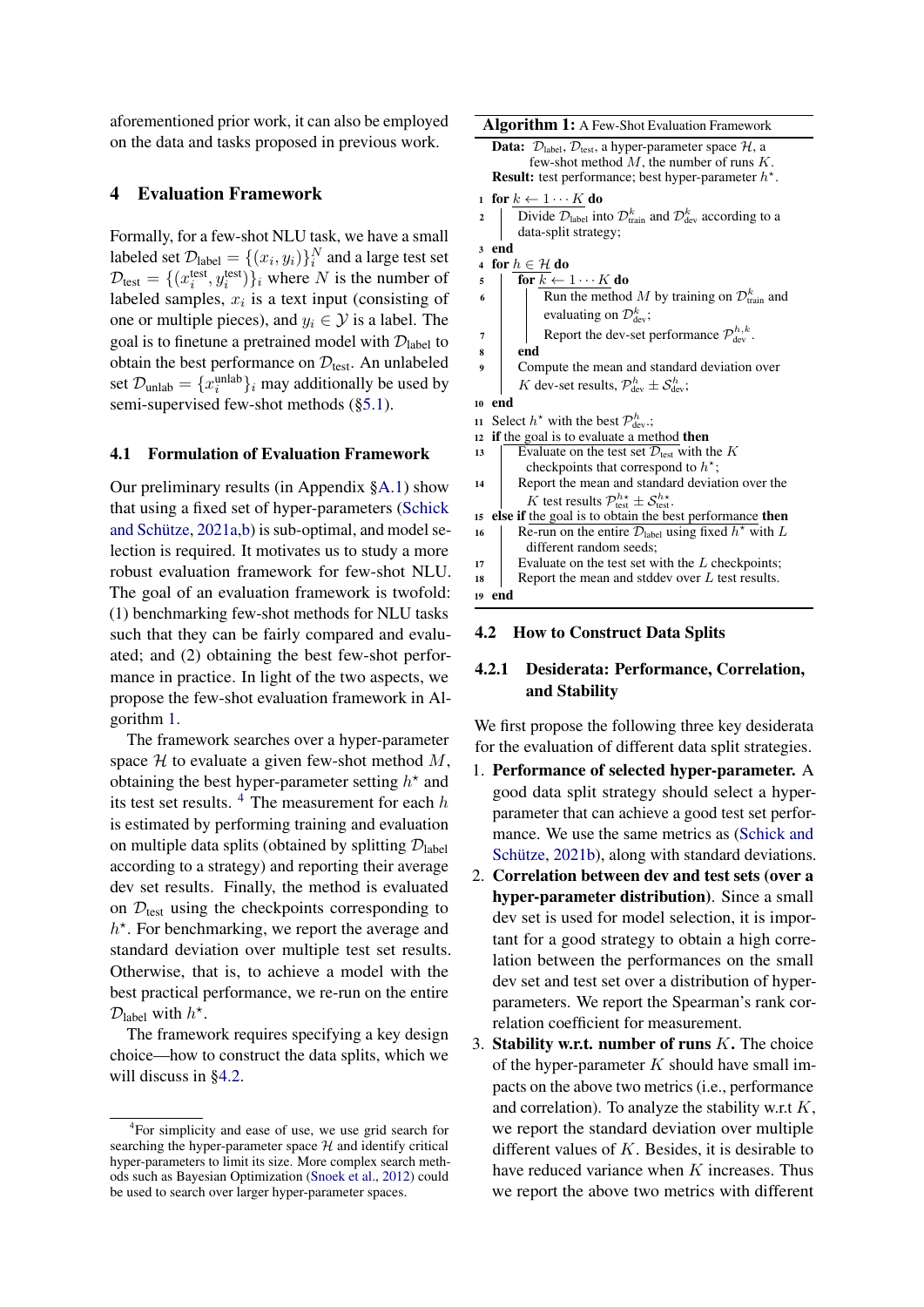values of  $K$  and the standard deviation of test scores over K runs.

### 4.2.2 Data Split Strategies

We consider several data split strategies. Some are proposed by previous work, including  $K$ -fold cross validation (CV) [\(Perez et al.,](#page-9-4) [2021\)](#page-9-4), minimum description length (MDL) [\(Perez et al.,](#page-9-4) [2021\)](#page-9-4), and bagging (BAG) [\(Breiman,](#page-8-6) [1996\)](#page-8-6). We also consider two simple strategies worth exploring, including random sampling (RAND) and model-informed splitting (MI). And we propose a new data split strategy, Multi-Splits (MS). Besides, we also experiment a special case of CV when  $K$  equals the number of labeled sample, which is leave-of-out cross validation (LOOCV). Since LOOCV takes much longer time and suffers from efficiency problem, we only experimented on several tasks and left the results in Appendix [A.2.4.](#page-10-1) They all fit into the pipeline of the proposed framework in [§4.1:](#page-2-3)

- 1. K-fold CV equally partitions  $\mathcal{D}_{\text{label}}$  into K folds. Each time, it uses the  $k<sup>th</sup>$  fold for validation and the other  $K - 1$  folds for training.
- 2. **MDL** assigns half of  $\mathcal{D}_{\text{label}}$  as the joint training data and equally partitions the other half into  $K$ folds. Each time, it uses the  $k<sup>th</sup>$  fold for validation, and all its previous  $k - 1$  folds together with the joint training data for training.
- 3. **Bagging** samples  $N \times r$  ( $r \in (0, 1]$  is a fixed ratio) examples with replacement from the labeled sample as the training set, leaving samples that do not appear in the train set for validation.
- 4. Random Sampling performs random sampling without replacement from  $\mathcal{D}_{\text{label}}$  twice, respectively sampling  $N \times r$  and  $N \times (1 - r)$  data as the training and development sets.
- 5. Model-Informed Splitting computes representations of each labeled example using a model, and clusters them into two distinct sets, respec-tively as the training and development sets.<sup>[5](#page-3-0)</sup>
- 6. **Multi-Splits** randomly splits  $\mathcal{D}_{\text{label}}$  into training and development sets using a fixed split ratio r. Essentially, these data split strategies differ in several key aspects.
- 1. For CV and MDL, K controls the number of runs and the split ratio. For Multi-Splits, BAG and RAND, the split ratio is decoupled from K and is controlled by  $r$ . For MI, the split ratio and number of runs depend on  $\mathcal{D}_{\text{label}}$ .

<span id="page-3-1"></span>

|              | #Train              | #Dev                |
|--------------|---------------------|---------------------|
| CV           | $(K-1) \times N/K$  | N/K                 |
| MDL          | $N/2 + N(k-1)/(2K)$ | N/(2K)              |
| <b>BAG</b>   | $N \times r$        | $>(N \times (1-r))$ |
| <b>RAND</b>  | $N \times r$        | $N \times (1-r)$    |
| Multi-Splits | $N \times r$        | $N \times (1-r)$    |

Table 1: Number of examples of training and development sets for different strategies. N: number of labeled data,  $K$ : number of runs,  $k$ : the  $k^{\text{th}}$  split for MDL;  $r$ : split ratio. MI is omitted since its number of examples depends on the dataset.

- 2. They use a different amount of data for training and development sets as Table [1](#page-3-1) shows.
- 3. There are cases when CV and MS share the same split ratio. The difference is that MS allows overlap between splits while CV does not.
- 4. BAG allows duplicated training data, while RAND and Multi-Splits do not. The training and development sets do not overlap for BAG and Multi-Splits but overlap for RAND.

In the limit, our Multi-Splits is similar to leave-P-out cross-validation (LPOCV; [Celisse,](#page-8-7) [2014\)](#page-8-7)<sup>[6](#page-3-2)</sup> where LPOCV runs  $\binom{N}{P}$  times (*P* is the number of dev set examples) while Multi-Splits runs K times. As K increases, Multi-Splits gradually approaches LPOCV. Since it is impossible to enumerate the large number of possible splits in practice, Multi-Splits can be viewed as a practical version of LPOCV. Compared to the strategy of [\(Gao et al.,](#page-8-1) [2020\)](#page-8-1) that uses multiple datasets, our Multi-Splits uses multiple data splits for a single dataset. It is thus more practical as in real-world scenarios, it is hard to obtain multiple labeled datasets for a true few-shot problem; otherwise, it could be formulated as a fully-supervised learning problem. The strategy in [\(Liu et al.,](#page-9-2) [2021b\)](#page-9-2) is a special case of Multi-Splits when  $K = 1$ , which suffers from higher variance.

#### <span id="page-3-4"></span>4.2.3 Experimental Setup

To evaluate different data split strategies, we experiment on the FewGLUE benchmark [\(Schick and](#page-9-1) [Schütze,](#page-9-1) [2021b\)](#page-9-1). We evaluate strategies based on the widely used prompt-based few-shot method PET [\(Schick and Schütze,](#page-9-1) [2021b\)](#page-9-1) with DeBERTa as the base model.<sup>[7](#page-3-3)</sup> We run experiments on the same tasks with the same hyper-parameter space

<span id="page-3-0"></span><sup>&</sup>lt;sup>5</sup>Specifically, we used a BERT-Base model to encode data and take the [CLS] representations.

<span id="page-3-2"></span> ${}^{6}$ Leave-P-out cross-validation uses P data examples as the development set and the remaining data examples as the training set. This is repeated on all ways to cut the labeled dataset in a development set and a training set.

<span id="page-3-3"></span><sup>&</sup>lt;sup>7</sup>We fixed the parameters of DeBERTa's bottom one-third layers due to GPU memory limitations, which did not affect the performance much in our preliminary experiments.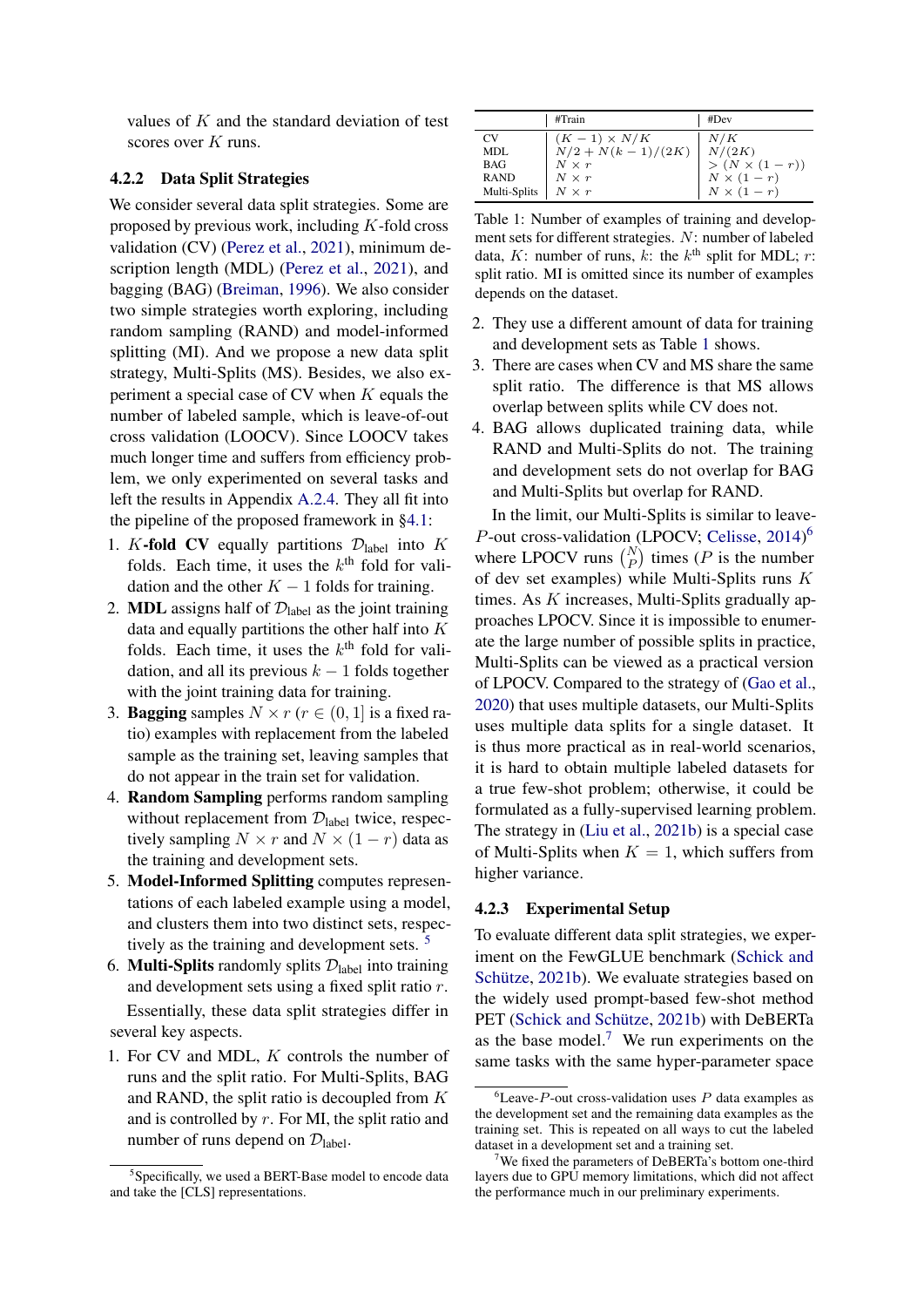<span id="page-4-0"></span>

|             | <b>BoolO</b> | <b>RTE</b> | WiC  |      | CB.                                                                                                                                                       | MultiRC          |     | <b>WSC</b> | <b>COPA</b> | Avg.   |
|-------------|--------------|------------|------|------|-----------------------------------------------------------------------------------------------------------------------------------------------------------|------------------|-----|------------|-------------|--------|
|             | Acc.         | Acc.       | Acc. | Acc. | F1                                                                                                                                                        | F <sub>1</sub> a | EM. | Acc.       | Acc         |        |
| CV.         |              |            |      |      | $82.71 \pm 1.29$ $77.80 \pm 2.25$ $64.42 \pm 1.63$ $90.18 \pm 2.31$ $87.52 \pm 2.20$ $80.08 \pm 1.15$ $45.02 \pm 1.46$ $82.45 \pm 3.71$ $92.25 \pm 1.71$  |                  |     |            |             | 78.72  |
| MDL         |              |            |      |      | $76.43 \pm 1.12$ $83.94 \pm 1.49$ $63.68 \pm 3.38$ $84.38 \pm 5.13$ $82.03 \pm 5.69$ $77.63 \pm 1.20$ $43.81 \pm 1.32$ $81.49 \pm 3.95$ $89.50 \pm 3.32$  |                  |     |            |             | 77.00  |
| <b>BAG</b>  |              |            |      |      | $81.77 \pm 1.48$ $77.98 \pm 1.56$ $65.56 \pm 3.26$ $87.50 \pm 6.90$ $77.15 \pm 13.76$ $79.62 \pm 1.26$ $43.60 \pm 1.98$ $85.34 \pm 2.87$ $88.75 \pm 3.10$ |                  |     |            |             | -77.62 |
| <b>RAND</b> |              |            |      |      | $78.79 \pm 5.40$ $82.13 \pm 0.91$ $59.60 \pm 3.89$ $86.16 \pm 3.05$ $74.04 \pm 12.94$ $80.14 \pm 2.20$ $44.88 \pm 4.45$ $84.38 \pm 2.99$ $90.75 \pm 3.59$ |                  |     |            |             | 76.89  |
| МI          |              |            |      |      | $78.25 + 1.59$ $77.35 + 4.06$ $64.66 + 1.48$ $88.84 + 1.71$ $84.75 + 4.32$ $76.75 + 0.44$ $40.95 + 0.10$ $83.41 + 6.00$ $78.75 + 8.06$ $75.44$            |                  |     |            |             |        |
| <b>MS</b>   |              |            |      |      | $82.67 + 0.78$ $79.42 + 2.41$ $67.20 + 1.34$ $91.96 + 3.72$ $88.63 + 4.91$ $78.20 + 1.86$ $42.42 + 3.04$ $84.13 + 4.87$ $89.00 + 2.94$ $79.00$            |                  |     |            |             |        |

<span id="page-4-1"></span>Table 2: Test performance of different data-split strategies with PET on FewGLUE  $(K=4)$ . Larger scores means the strategy effectively selects a model that achieves better test set performance.

|             | <b>BoolO</b> | <b>RTE</b> |                      |        | WiC CB MultiRC | WSC           | <b>COPA</b> | Avg.   |
|-------------|--------------|------------|----------------------|--------|----------------|---------------|-------------|--------|
| CV          | $-0.0497$    | 0.8561     | 0.8184 0.5286        |        | 0.2283         | 0.1507        | 0.5668      | 0.4427 |
| MDL         | $-0.1143$    |            | 0.7806 0.6326 0.3274 |        | 0.1910         | 0.1278        | 0.6342      | 0.3685 |
| <b>BAG</b>  | 0.5533       |            | 0.8714 0.9572 0.6809 |        | 0.6340         | 0.2550        | 0.7491      | 0.6716 |
| <b>RAND</b> | 0.7453       |            | 0.7602 0.8048 0.6764 |        | 0.3253         | 0.0795        | 0.9004      | 0.6131 |
| МI          | 0.5651       |            | 0.6832 0.7780        | 0.6618 | 0.6651         | 0.0200        | 0.5902      | 0.5662 |
| <b>MS</b>   | 0.7079       |            | 0.8266 0.9464 0.7558 |        | 0.4983         | 0.3986 0.8997 |             | 0.7190 |

Table 3: Correlation results of different data-split strategies with PET on FewGLUE  $(K=4)$ . Larger values means the strategy is better at selecting the best test results using dev sets.

to ensure a fair comparison; in this experiment we search learning rate, evaluation ratio, prompt pattern and maximum training step. More experimental details are in Appendix [A.2.](#page-10-2)

### <span id="page-4-4"></span>4.2.4 Main Results and Analysis

Table [2,](#page-4-0) Table [3](#page-4-1) and Figure [1](#page-4-2) show the main results with 64 labeled samples.

It is noteworthy that we also experimented with 32 labeled samples and have observed that varying the number of labeled examples does not affect the following conclusion (see Appendix [A.2\)](#page-10-2).

Test Performance and Correlation. From both Table [2](#page-4-0) and Table [3,](#page-4-1) we find that Multi-Splits achieves the best average test set performance as well as the best average correlation among all strate-gies. We analyze them as follows:<sup>[8](#page-4-3)</sup>

- 1. Multi-Splits uses fewer labeled samples for training (i.e., 128) while CV and MDL use more (i.e., 192 and 176). Despite using more training data, both CV and MDL do not perform better. This indicates few-shot performance is limited by not being able to select the best model rather than not having sufficient training data. Both CV and MDL use fewer data for validation (i.e., 64 and 32) than Multi-Splits (i.e., 128), thus leading to poor correlation.
- 2. Although Multi-Splits and BAG use the same number of training data (i.e., 128), there could be duplication in the training set of BAG, making it

<span id="page-4-2"></span>

Figure 1: Test performance, correlation and standard deviation along with different  $K$  on BoolQ, RTE, and COPA tasks under different strategies. A smooth and stable dot-line indicates the setting is insensitive to the choice of K.

poor in diversity and further leading to lower test performance, compared to Multi-Splits. This indicates diversity of training sets is crucial when constructing few-shot data splits.

- 3. RAND uses similar-sized dev and train sets to BAG and MS but performs worse in test performance. Since there could be overlap between train and dev sets, the model may have memorized data, leading to poor test performance.
- 4. MI constructs very different train and dev sets. Overfitting on one of them and validating on the other pose more challenges for the few-shot method on out-of-distribution tasks.

Stability w.r.t. the number of runs  $K$ . Figure [1](#page-4-2) shows the results on stability. In light of limited computation resources, we only experiment with

<span id="page-4-3"></span><sup>&</sup>lt;sup>8</sup>In the following explanation, the numbers refer to the total training/development data covering  $K=4$  runs.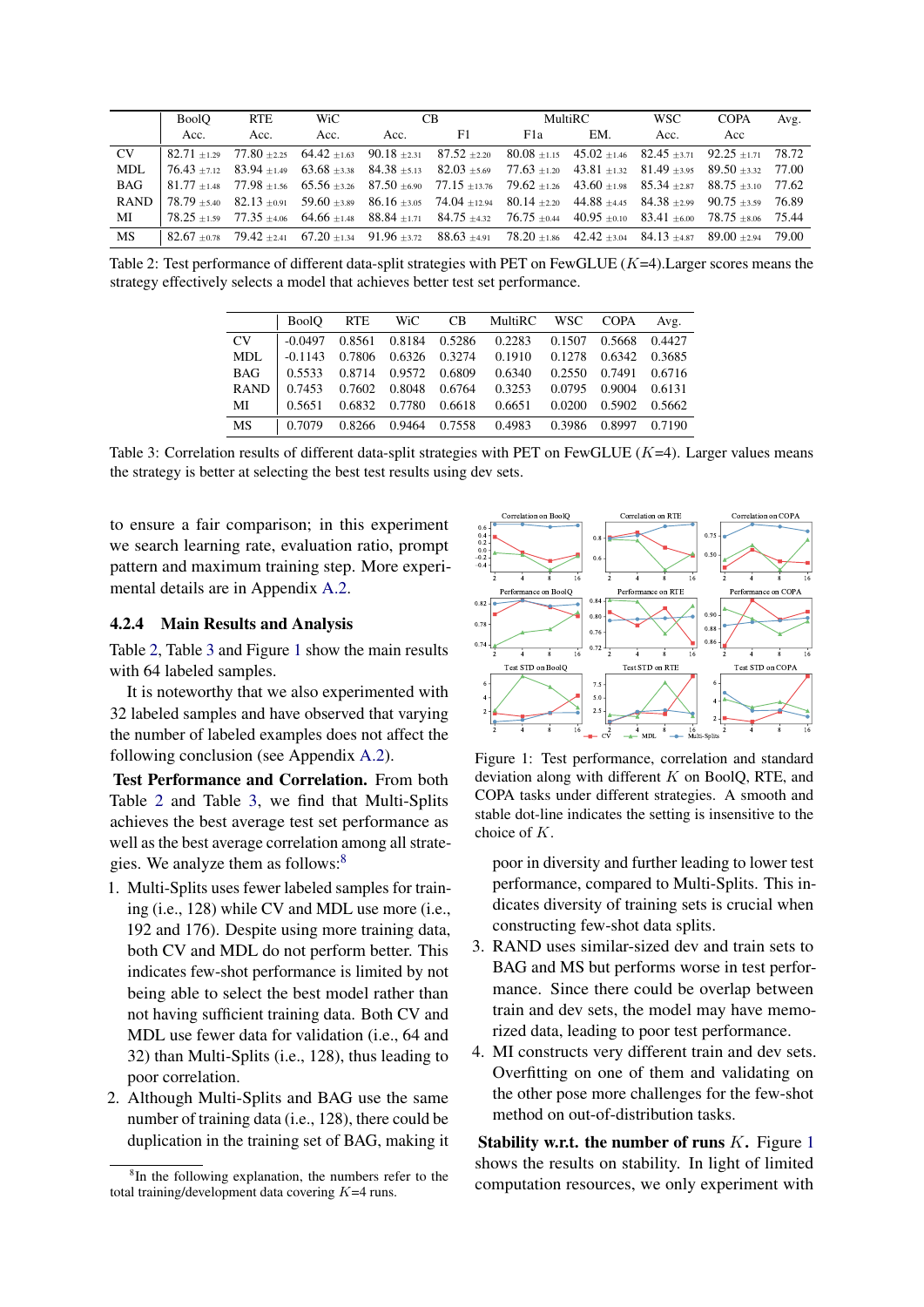some representative strategies. Both CV and MDL represent strategies whose number of runs are coupled with the size of data split, while Multi-Splits represents strategies that have a fixed ratio and independent  $K$ . We observe: (1) Multi-Splits (blue lines) is the most stable in correlation and performance, while other strategies CV and MDL are more sensitive to the choice of  $K$ . (2) Multi-Splits shows the smallest variance over multiple runs on both BoolQ and RTE. For COPA, though Multi-Splits shows high variance when  $K = 2$ , the variance becomes smaller with larger  $K$ , while CV and MDL suffer from increasing or unstable variance.

A possible explanation is that increasing  $K$  does not affect the number of training and development examples for Multi-Splits; instead, it increases the confidence of results. An important practical benefit of Multi-Splits is that one can always choose to increase  $K$  for lower variance. However, for  $CV$ and MDL, the sizes of training and development sets are affected by  $K$ , where extremely large  $K$ value leads to a failure mode and extremely small  $K$  leads to unstable results. In practice, it is hard to know which value of  $K$  to use a priori.

To sum up, based on the aforementioned results and analysis, we arrive at the following finding.

<span id="page-5-0"></span>Finding 1. Our proposed Multi-Splits is a more reliable data-split strategy than several baselines with improvements in (1) test performance, (2) correlation between development and test sets, and (3) stability w.r.t. number of runs.

Remark Our evaluation framework is better in terms of test performance, dev-test correlation, and stability, which proves it can achieve possible peak performance, reliably select the corresponding hyperparameters according to dev results without overfitting, and mitigate the effects of randomness to the maximum extent. Therefore, the estimation of our evaluation framework for model performance is more reliable than previous evaluations.

## <span id="page-5-3"></span>5 Re-Evaluation of State-of-the-Art Methods

### <span id="page-5-1"></span>5.1 Few-Shot Methods

We now proceed to re-evaluate state-of-the-art fewshot methods under our evaluation framework with the Multi-Splits strategy. We consider two types: *minimal few-shot methods*, which only assume access to a small labeled dataset, including Classification (CLS; [Devlin et al.,](#page-8-4) [2018\)](#page-8-4), PET [\(Schick and](#page-9-1) [Schütze,](#page-9-1) [2021b\)](#page-9-1), ADAPET [\(Menon et al.,](#page-9-3) [2021\)](#page-9-3), P-tuning [\(Liu et al.,](#page-9-2) [2021b\)](#page-9-2) and FlipDA [\(Zhou](#page-9-16) [et al.,](#page-9-16) [2021\)](#page-9-16); and *semi-supervised few-shot methods*, which allow accessing an additional unlabeled dataset, including PET+MLM [\(Schick and Schütze,](#page-9-0) [2021a\)](#page-9-0), iPET [\(Schick and Schütze,](#page-9-1) [2021b\)](#page-9-1) and Noisy Student [\(Xie et al.,](#page-9-17) [2020\)](#page-9-17).

#### <span id="page-5-2"></span>5.2 Experimental Setup

The same benchmark datasets, metrics, and hyperparameter space as in [§4.2.3](#page-3-4) are used. We use 32 labeled samples for training. We consider two labeling strategies to obtain the pseudo-labels on unlabeled samples used by the semi-supervised methods for self-training, including *single-split labeling* and *cross-split labeling*. In the single-split setting [\(Schick and Schütze,](#page-9-1) [2021b\)](#page-9-1), pseudo-labels are generated by the models trained on the same data split. In the cross-split setting in our evaluation framework, the pseudo-labels are generated by the models trained on multiple different data splits. More configuration details are in Appendix [A.4.](#page-11-0)

#### 5.3 Main Results and Analysis

Re-Evaluation Results Table [4](#page-6-0) shows our reevaluation results. The prompt-based fine-tuning paradigm significantly outperforms the classification fine-tuning on all tasks and on both pretrained models (with an advantage of more than 15 points on average). DeBERTa outperforms ALBERT consistently. We observe significant differences in performance between different prompt-based minimal few-shot methods with ALBERT (e.g., ADAPET and FlipDA outperform PET respectively by about 4 points and 2 points on average) while differences with DeBERTa are slight (e.g., PET, ADAPET, Ptuning, and FlipDA have a performance gap of only about 1.0 points on average). In contrast, semisupervised few-shot methods (i.e., iPET and Noisy) generally improve 1–2 points on average compared to minimal few-shot methods on both models.

Comparison to Prior Evaluations Since we have proved that our evaluation framework is more reliable in estimating method performance as shown in Section [4.2.4,](#page-4-4) we conduct experiments to compare the estimates by our evaluation framework and prior evaluations to study whether model performance was accurately estimated in prior work.

Table [6](#page-7-3) lists the absolute performance from prior evaluations and our evaluation. Results show the absolute performance of few-shot methods in prior evaluations was generally overestimated on RTE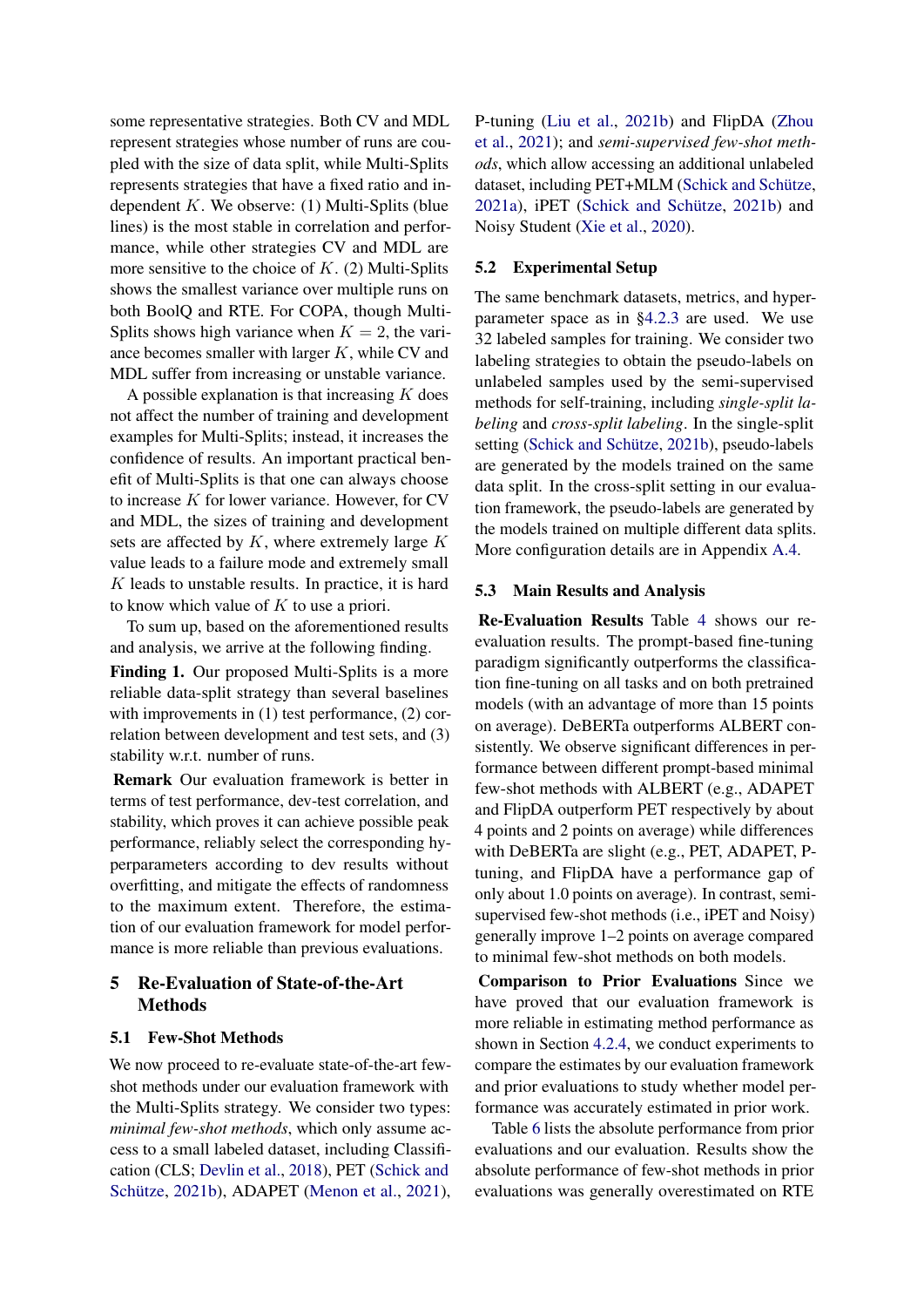<span id="page-6-0"></span>

| Base          | Few-Shot                             | <b>BoolQ</b>        | <b>RTE</b>          | WiC                 |                     | $\operatorname{CB}$ | MultiRC             |                     | <b>WSC</b>          | <b>COPA</b>         | Avg.        |
|---------------|--------------------------------------|---------------------|---------------------|---------------------|---------------------|---------------------|---------------------|---------------------|---------------------|---------------------|-------------|
| Models        | Methods                              | Acc.                | Acc.                | Acc.                | Acc.                | ${\rm F}1$          | F1a                 | EM.                 | Acc.                | Acc                 |             |
|               | CLS                                  | 55.01               | 53.97               | 50.82               | 67.97               | 52.18               | 59.95               | 18.86               | 52.64               | 64.25               | 53.74       |
|               |                                      | $\pm 2.95$          | $\pm$ 5.49          | $\pm 3.02$          | ±18.29              | $\pm 10.30$         | $\pm 10.69$         | $\pm$ 9.80          | ±10.25              | $\pm$ 9.36          |             |
|               | PET                                  | 76.70               | 72.83               | 53.87               | 84.38               | 62.56               | 76.51               | 36.46               | 80.05               | 81.75               | 70.74       |
|               |                                      | $\pm 1.85$          | $\pm 1.30$          | $\pm 4.47$          | $\pm 4.47$          | $\pm 7.66$          | $\pm 1.52$          | $\pm 2.13$          | $\pm 2.53$          | $\pm 4.03$          |             |
|               | <b>ADAPET</b>                        | 79.24               | 74.28               | 58.07               | 92.86               | 89.99               | 77.24               | 37.17               | 78.85               | 81.75               | 74.40       |
|               |                                      | $\pm 1.42$          | $\pm$ 3.57          | $\pm 2.96$          | $\pm 1.46$          | $\pm 3.91$          | $\pm 1.99$          | $\pm 2.64$          | $\pm 4.51$          | $\pm$ 3.95          |             |
|               | P-tuning                             | 76.55               | 63.27               | 55.49               | 88.39               | 84.24               | 75.91               | 38.01               | 78.85               | 85.25               | 71.81       |
|               |                                      | $\pm 2.68$          | $\pm 3.63$          | $\pm 1.21$          | $\pm 3.72$          | $\pm$ 5.15          | $\pm 1.74$          | $\pm 0.78$          | $\pm 1.76$          | $\pm 3.30$          |             |
| <b>ALBERT</b> | FlipDA                               | 77.95               | 70.85               | 57.17               | 83.93               | 74.30               | 76.05               | 35.68               | 79.57               | 87.50               | 72.57       |
|               |                                      | $\pm 2.60$          | $\pm 2.71$          | $\pm 2.59$          | $\pm 4.37$          | ±13.23              | $\pm 1.33$          | $\pm 1.44$          | $\pm 1.82$          | $\pm$ 3.70          |             |
|               | $\mathrm{PET}\text{+MLM}^3$          | 76.83               | 71.48               | 52.39               | 83.93               | 67.37               | 75.15               | 35.68               | 81.97               | 85.75               | 71.36       |
|               |                                      | $\pm 1.18$          | $\pm 1.64$          | $\pm 1.44$          | $\pm$ 5.05          | $\pm 8.31$          | $\pm 0.34$          | $\pm 1.10$          | $\pm 1.82$          | $\pm 3.40$          |             |
|               | $i$ PET(single) <sup>3,4</sup>       | 74.29               | 72.35               | 54.78               | 84.67               | 76.92               | 76.33               | 37.72               | 77.80               | 84.00               | 71.58       |
|               |                                      | $\pm 4.10$          | $\pm 3.71$          | $\pm 3.93$          | $\pm 3.18$          | $\pm 5.44$          | $\pm 1.18$          | $\pm 2.58$          | $\pm 2.79$          | $\pm 6.02$          |             |
|               | Noisy $(single)^{3,4}$               | 76.11               | 72.62               | 54.11               | 84.38               | 72.57               | 76.59               | 37.00               | 79.17               | 83.50               | 71.54       |
|               |                                      | $\pm 2.16$          | $\pm 2.80$          | $\pm 1.98$          | $\pm$ 5.60          | ±11.84              | $\pm 1.40$          | $\pm 2.34$          | $\pm 3.31$          | $\pm$ 3.34          |             |
|               | ${\rm iPET (cross)}^{3,4}$           | 76.83               | 74.28               | 58.35               | 83.48               | 73.86               | 75.71               | 37.30               | 76.44               | 83.25               | 72.05       |
|               |                                      | $\pm 1.39$          | $\pm 4.31$          | $\pm 2.42$          | $\pm 2.68$          | $\pm 2.48$          | $\pm 2.14$          | $\pm 2.71$          | $\pm 2.78$          | $\pm 4.19$          |             |
|               | Noisy $(cross)^{3,4}$                | 75.64               | 75.27               | 56.43               | 84.82               | 77.79               | 77.11               | 38.25               | 80.53               | 83.00               | 72.84       |
|               |                                      | $\pm 1.82$          | $\pm 1.97$          | $\pm 2.67$          | $\pm 4.49$          | $\pm 8.46$          | $\pm 1.49$          | $\pm 0.92$          | $\pm 7.17$          | $\pm 4.76$          |             |
|               | CLS                                  | 59.49               | 49.55               | 54.08               | 68.30               | 60.10               | 75.42               | 34.23               | 53.13               | 85.25               | 60.07       |
|               |                                      | $\pm 1.74$          | $\pm 2.23$          | $\pm 2.15$          | $\pm$ 3.96          | ±10.14              | $\pm 2.39$          | $\pm$ 5.02          | $\pm$ 5.17          | $\pm 2.22$          |             |
|               | PET                                  | 82.67               | 79.42               | 67.20               | 91.96               | 88.63               | 78.20               | 42.42               | 84.13               | 89.00               | 79.00       |
|               |                                      | $\pm 0.78$          | $\pm 2.41$          | $\pm 1.34$          | $\pm$ 3.72          | $\pm 4.91$          | $\pm 1.86$          | $\pm$ 3.04          | $\pm 4.87$          | $\pm 2.94$          |             |
|               | <b>ADAPET</b>                        | 81.28               | 82.58               | 66.50               | 89.73               | 86.63               | 77.88               | 43.05               | 85.34               | 88.75               | 79.01       |
|               |                                      | $\pm 1.26$          | $\pm 2.44$          | $\pm 2.11$          | $\pm 6.08$          | $\pm 7.29$          | $\pm 2.55$          | $\pm 3.60$          | $\pm 2.13$          | ±4.43               |             |
|               | P-tuning                             | 82.25               | 82.22               | 66.22               | 94.20               | 91.76               | 78.45               | 43.78               | 85.10               | 86.50               | 79.48       |
|               | FlipDA                               | $\pm 0.85$<br>83.52 | $\pm 1.23$<br>80.14 | $\pm 1.18$<br>65.28 | $\pm 2.25$<br>95.09 | $\pm 3.30$<br>93.57 | $\pm 1.46$<br>80.21 | $\pm$ 3.93<br>46.67 | $\pm 4.87$<br>85.34 | $\pm 3.70$<br>90.50 | 80.37       |
|               |                                      | $\pm 0.35$          | $\pm 1.93$          | $\pm 1.56$          | $\pm 2.68$          | $\pm 2.62$          | $\pm 1.35$          | $\pm 0.82$          | $\pm$ 3.27          | $\pm 1.00$          |             |
| DeBERTa       |                                      |                     |                     |                     |                     |                     |                     |                     |                     |                     |             |
|               | $\mathrm{PET}\text{+MLM}^3$          | 82.80               | 83.30               | 58.23               | 90.18               | 87.18               | 77.05               | 40.63               | 81.73               | 85.75               | 77.05       |
|               |                                      | $\pm 0.97$          | $\pm 2.40$          | $\pm 4.98$          | $\pm 3.09$          | $\pm 6.17$          | $\pm 1.80$          | $\pm 1.64$          | $\pm$ 5.77          | $\pm$ 3.40          |             |
|               | $i$ PET(single) <sup>3,4</sup>       | 81.27               | 81.11               | 64.75               | 89.88               | 87.70               | 79.99               | 45.23               | 82.93               | 90.83               | 78.90       |
|               |                                      | $\pm 1.61$          | $\pm 1.89$          | $\pm 4.27$          | $\pm 5.01$          | $\pm 6.52$          | $\pm 1.94$          | $\pm 2.19$          | $\pm 3.76$          | $\pm 2.79$          |             |
|               | Noisy $(single)^{3,4}$               | 81.60               | 81.95               | 65.97               | 91.67               | 89.17               | 79.85               | 45.10               | 84.46               | 90.67               | 79.65       |
|               |                                      | $\pm 1.54$          | $\pm 2.01$          | $\pm 2.44$          | $\pm 2.33$          | $\pm 2.95$          | $\pm 1.22$          | $\pm 2.58$          | $\pm 2.49$          | $\pm 2.53$          |             |
|               | $i$ PET(cross) <sup>3,4</sup>        | 83.45               | 83.12               | 69.63               | 91.52               | 90.72               | 79.92               | 44.96               | 86.30               | 93.75               | 81.40       |
|               |                                      | $\pm 0.90$          | $\pm 1.04$          | $\pm 2.15$          | $\pm3.05$           | $\pm 2.68$          | $\pm 1.11$          | $\pm$ 3.13          | $\pm 1.64$          | $\pm 2.99$          |             |
|               | Noisy $(cross)^{3,4}$                | 82.19               | 81.95               | 68.26               | 90.18               | 86.74               | 79.48               | 44.20               | 83.41               | 93.75               | 79.98       |
|               |                                      | $\pm 0.65$          | $\pm 0.51$          | $\pm 1.12$          | $\pm 2.31$          | $\pm3.00$           | $\pm 2.53$          | $\pm 4.14$          | $\pm 4.18$          | $\pm$ 3.30          |             |
|               | Our Best <sup>3,4</sup>              | 84.0                | 85.7                | 69.6                | 95.1                | 93.6                | 81.5                | 48.0                | 88.4                | 93.8                | $85.44^{1}$ |
| DeBERTa       | (few-shot)                           | $\pm 0.55$          | $\pm 0.63$          | $\pm 2.15$          | $\pm 2.68$          | $\pm 2.62$          | $\pm 0.76$          | $\pm 0.99$          | $\pm 2.82$          | $\pm 2.99$          |             |
| RoBERTa       | RoBERTa <sup>5</sup><br>(fully sup.) | 86.9                | 86.6                | 75.6                | 98.2                |                     | 85.7                |                     | 91.3                | 94.0                | 88.33       |
| DeBERTa       | DeBERTa <sup>2</sup><br>(fully sup.) | 88.3                | 93.5                |                     |                     |                     | 87.8                | 63.6                |                     | 97.0                |             |

1 For comparison with RoBERTa (fully sup.), the average of Our Best (few-shot) 85.17 excludes MultiRC-EM and CB-F1.

<sup>2</sup> The fully-supervised results on DeBERTa are reported in <https://github.com/THUDM/GLM>.

 $3$  Unlabeled data are used.

<sup>4</sup> The ensemble technique is used.

<sup>5</sup> The RoBERTa (fully-sup.) results by [\(Liu et al.,](#page-9-18) [2019\)](#page-9-18). RoBERTa-large has less parameters than DeBERTa-xxlarge-v2.

Table 4: Re-evaluation of few-shot methods on ALBERT and DeBERTa under our evaluation framework with Multi-Splits strategy on test set of our setup. For iPET and Noisy Student, (cross) and (single) respectively means cross-split labeling and single-split labeling strategies as introduced in [§5.2.](#page-5-2) "Our Best (few-shot)" is the results achieved by a combination method as introduced in [§5.4.](#page-7-4) Globally best results for each task are in bold. Best results for minimal few-shot methods are underlined. Best results for semi-supervised few-shot methods are marked with wavelines.

<span id="page-6-1"></span>

|                          | <b>BoolO</b> | RTE           | WiC               | CВ     | MultiRC       | wsc           | <b>COPA</b>       |
|--------------------------|--------------|---------------|-------------------|--------|---------------|---------------|-------------------|
| Minimal Few-Shot Methods | PET          | <b>ADAPET</b> | PET               | FlipDA | <b>ADAPET</b> | <b>ADAPET</b> | PET               |
| <b>Training Paradigm</b> | iPET(cross)  | Noisy(cross)  | $i$ PET $(cross)$ | single | Noisy(cross)  | Noisy(single) | $i$ PET $(cross)$ |
| $+$ MLM                  |              |               | $\sim$            |        |               |               |                   |

Table 5: The combination of methods that achieves the best few-shot performance for each task. There are five minimal few-shot methods and five training paradigms as combined options, as [§5.4](#page-7-4) illustrates. "+MLM" means adding an additional MLM loss.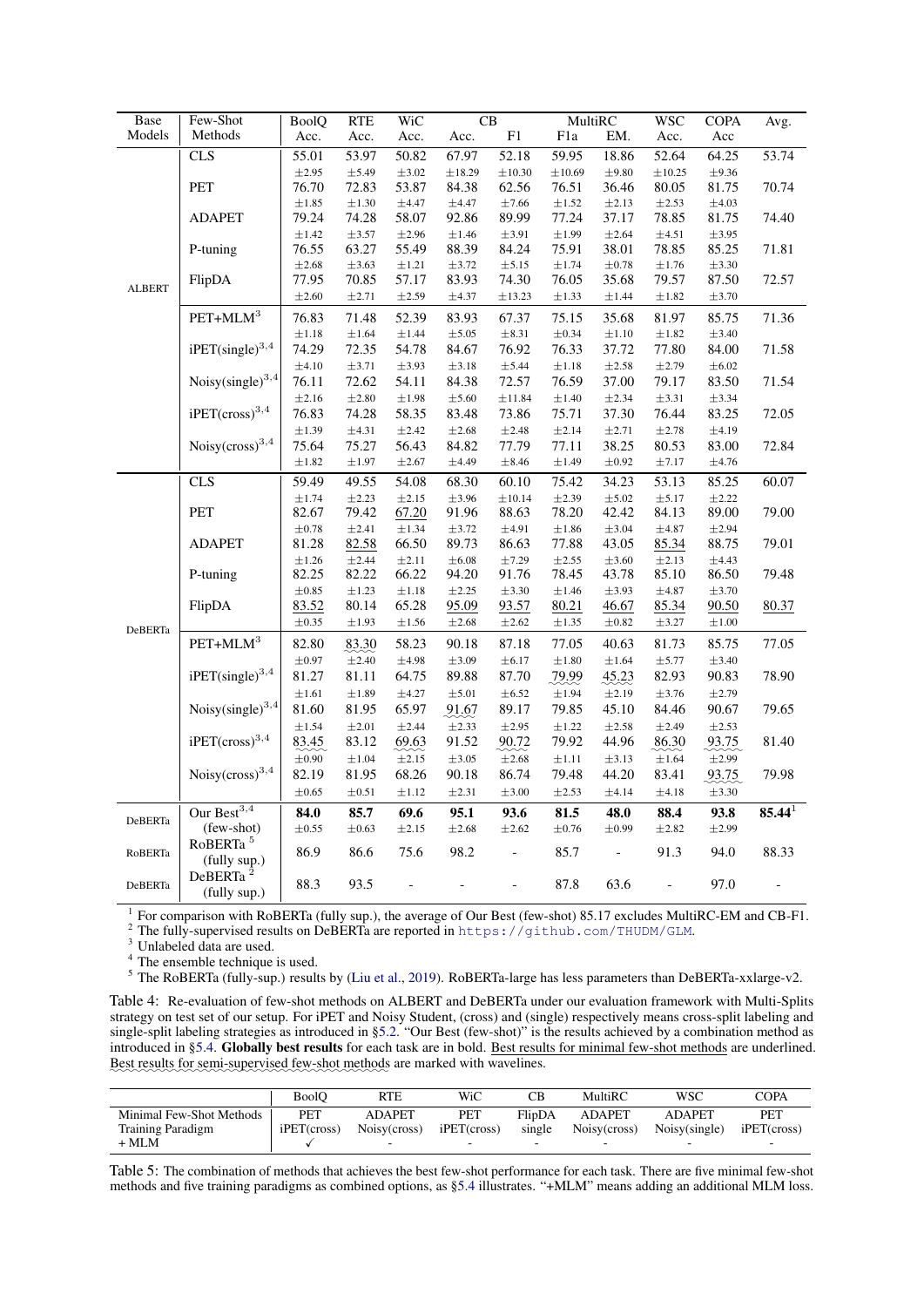<span id="page-7-3"></span>

| Methods       | <b>RTE</b> |       |                 | <b>WiC</b>  |       | <b>COPA</b> |
|---------------|------------|-------|-----------------|-------------|-------|-------------|
|               | Prev.      | Ours  | Prev.           | <b>Ours</b> | Prev. | Ours        |
| <b>PET</b>    | 69.80      | 72.83 | 52.40           | 53.87       | 95.00 | 81.75       |
| <b>ADAPET</b> | 76.50      |       | 74.28 54.40     | 58.07       | 89.00 | 81.75       |
| P-tuning      | 76.50      |       | $63.27$   56.30 | 55.49       | 87.00 | 85.25       |
| FlipDA        | 70.67      | 70.85 | 54.08           | 57.17       | 89.17 | 87.50       |
| $+MI.M$       | 62.20      | 71.48 | 51.30           | 52.39       | 86.70 | 85.75       |
| iPET          | 74.00      | 72.35 | 52.20           | 54.78       | 95.00 | 84.00       |

Table 6: Comparison of prior evaluations and our evaluation. We report the absolute performance of different methods respectively from previous evaluation (Prev.) and our evaluation framework (Ours.) on RTE, WiC and COPA tasks. The results are based on ALBERT. Results of previous evaluation are taken from the original papers, including ADAPET [\(Menon et al.,](#page-9-3) [2021\)](#page-9-3), P-tuning [\(Liu et al.,](#page-9-2) [2021b\)](#page-9-2), FlipDA [\(Zhou et al.,](#page-9-16) [2021\)](#page-9-16) and iPET [\(Schick and Schütze,](#page-9-1) [2021b\)](#page-9-1). Since [\(Schick](#page-9-0) [and Schütze,](#page-9-0) [2021a\)](#page-9-0) reported results of PET+MLM on different tasks, we re-experimented on the same tasks under the same setting as [\(Schick and Schütze,](#page-9-0) [2021a\)](#page-9-0). Wave lines and underlines indicate examples of inaccurate estimates of relative gaps in prior works (see text for details).

and COPA. Similar findings have been highlighted in prior works [\(Perez et al.,](#page-9-4) [2021;](#page-9-4) [Zhang et al.,](#page-9-5) [2020\)](#page-9-5), and our evaluation framework confirms the findings under a more reliable setup. This results from a more reliable evaluation procedure that emphasizes dev-test correlation to prevent overfitting (discussed in Section [4.2\)](#page-2-0).

Besides, the relative gaps between different methods were not accurately estimated by the prior reported numbers. For example, according to the reported results in prior works, ADAPET outperforms P-Tuning on COPA and P-Tuning beats ADAPET on WiC, while our evaluation reveals the opposite. On one hand, this is because prior results were obtained under a less reliable evaluation procedure (discussed in Section [4.2\)](#page-2-0). Deviation in the estimates of absolute performance contributes to inaccuracy in the estimates of relative performance. On the other, prior experiments were not conducted under a shared evaluation procedure. These two factors are corrected by our re-evaluation under the more reliable proposed framework.

To sum up, our re-evaluation compares all methods on a common ground, revealing the following:

<span id="page-7-0"></span>Finding 2. The absolute performance and the relative gap of few-shot methods were in general not accurately estimated in prior literature. This is corrected by our new evaluation framework with improved reliability. It highlights the importance of evaluation for obtaining reliable conclusions. Moreover, the benefits of some few-shot methods (e.g., ADAPET) decrease on larger pretrained models like DeBERTa.

### <span id="page-7-4"></span>5.4 What is the Best Performance Few-Shot Learning can Achieve?

We further explore the best few-shot performance by combining various methods, and evaluating under our evaluation framework. For combined options, we consider five minimal few-shot methods (i.e., CLS, PET, ADAPET, P-tuning, and FlipDA), five training paradigms (i.e., single-run, iPET (single/cross), and Noisy Student (single/cross)), and the addition of a regularized loss (+MLM). We experiment with all possible combinations and report the best for each task.

"Best (few-shot)" in Table [4](#page-6-0) achieves the best results on all tasks among all methods. Existing few-shot methods can be practically used in combination. Compared to RoBERTa (fully-sup) [\(Liu](#page-9-18) [et al.,](#page-9-18) [2019\)](#page-9-18), the performance gap has been further narrowed to 2.8[9](#page-7-5) points on average. $9$  Compared to DeBERTa (fully-sup), there is still a sizeable gap between few-shot and fully-supervised systems.

We list the best-performing combination for each task in Table [5.](#page-6-1) The best combinations are very different across tasks, and there is no single method that dominates most tasks. PET and ADAPET as well as iPET and Noisy Student are about equally preferred while cross-split labeling and no regularization term perform better. We thus recommend future work to focus on the development of methods that achieve consistent and robust performance across tasks. We summarize the following findings:

<span id="page-7-1"></span>Finding 3. Gains of different methods are largely complementary. A combination of methods largely outperforms individual methods, performing close to a strong fully-supervised baseline on RoBERTa. However, there is still a sizeable gap between the best few-shot and the fully-supervised system.

<span id="page-7-2"></span>Finding 4. No single few-shot method dominates most NLU tasks. This highlights the need for the development of few-shot methods with more consistent and robust performance across tasks.

### 6 FewNLU Toolkit

We open-source FewNLU, an integrated toolkit designed for few-shot NLU. It contains implemen-

<span id="page-7-5"></span> $9$ Note that the gap could be larger since RoBERTa-Large has a smaller number of parameters than DeBERTa, and RoBERTa (fully-sup) does not incorporate additional beneficial techniques such as ensembling or self-training.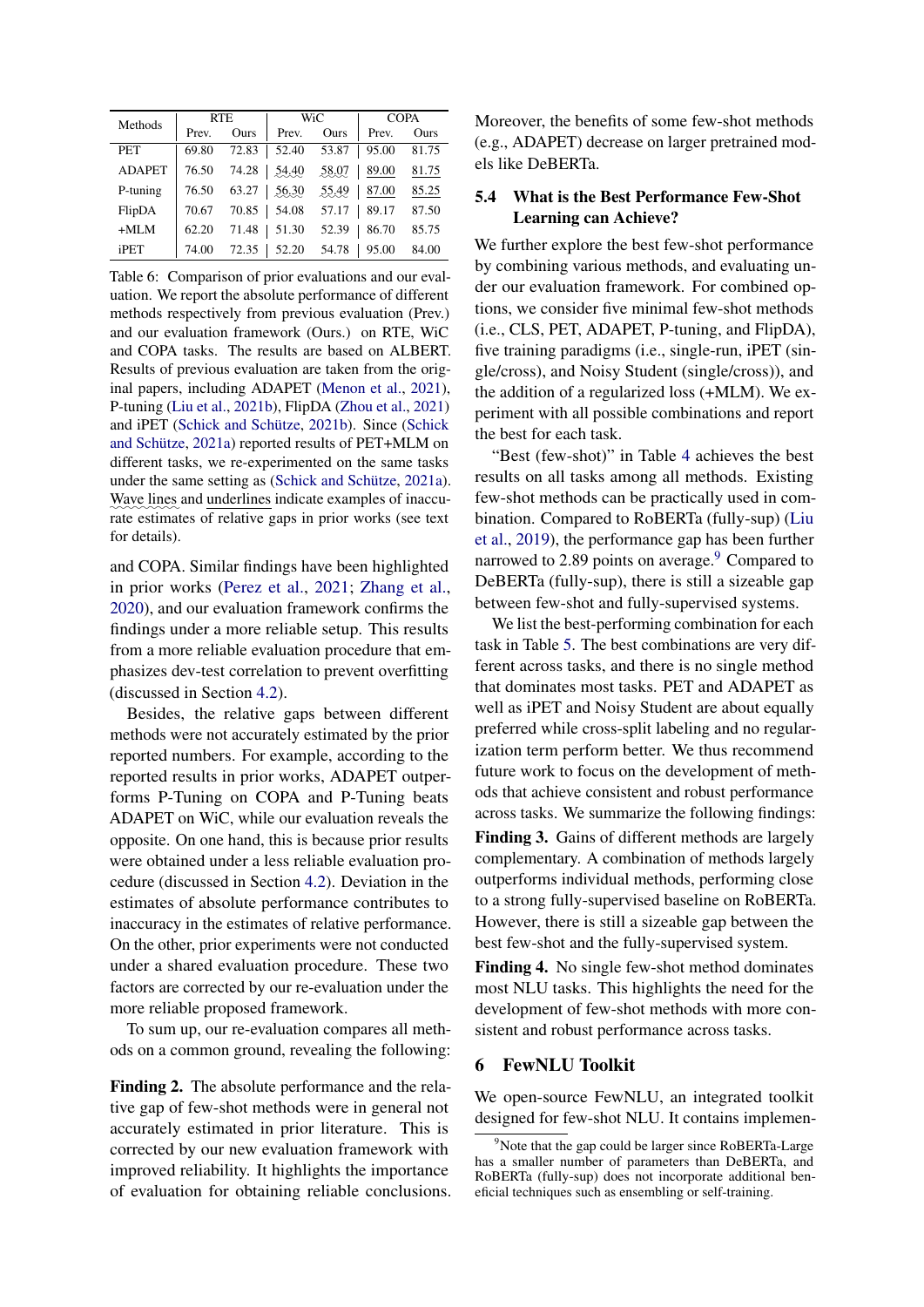tations of state-of-the-art methods, data processing utilities, a standardized few-shot training framework, and most importantly, our proposed evaluation framework. Figure [2](#page-8-8) shows the architecture. We hope FewNLU could facilitate benchmarking few-shot learning methods for NLU tasks and expendit the research in this field.

<span id="page-8-8"></span>

Figure 2: Architecture of FewNLU.

### 7 Conclusions

We introduce an evaluation framework, re-evaluate a number of few-shot learning methods under the evaluation framework with a novel Multi-Splits strategy, and release a few-shot toolkit. Apart from this, we also aim at advancing the development of few-shot learning by sharing several new experimental findings. We identify several new directions for future work: (1) In practice, how to define the hyper-parameter search space a priori is a challenge. (2) It is critical for the community to iterate and converge on a common evaluation framework. (3) Few-shot natural language generation might also be studied in a similar framework.

### Acknowledgements

We thank Dani Yogatama for valuable feedback on a draft of this paper. Tang is funded by NSFC for Distinguished Young Scholar (61825602). Zheng, Ding, Tang, and Yang are funded by the National Key R&D Program of China (2020AAA0105200) and supported by Beijing Academy of Artificial Intelligence (BAAI). Zheng is Funded by China Postdoctoral Science Foundation (2021M690471). Zhou and Li are supported in part by the National Natural Science Foundation of China Grant 62161146004, Turing AI Institute of Nanjing and Xi'an Institute for Interdisciplinary Information Core Technology.

### References

<span id="page-8-5"></span>Jonathan Bragg, Arman Cohan, Kyle Lo, and Iz Beltagy. 2021. FLEX: unifying evaluation for few-shot NLP. CoRR, abs/2107.07170.

- <span id="page-8-6"></span>Leo Breiman. 1996. Bagging predictors. Mach. Learn., 24(2):123–140.
- <span id="page-8-0"></span>Tom B. Brown, Benjamin Mann, Nick Ryder, Melanie Subbiah, Jared Kaplan, Prafulla Dhariwal, Arvind Neelakantan, Pranav Shyam, Girish Sastry, Amanda Askell, Sandhini Agarwal, Ariel Herbert-Voss, Gretchen Krueger, Tom Henighan, Rewon Child, Aditya Ramesh, Daniel M. Ziegler, Jeffrey Wu, Clemens Winter, Christopher Hesse, Mark Chen, Eric Sigler, Mateusz Litwin, Scott Gray, Benjamin Chess, Jack Clark, Christopher Berner, Sam Mc-Candlish, Alec Radford, Ilya Sutskever, and Dario Amodei. 2020. Language models are few-shot learners. CoRR, abs/2005.14165.
- <span id="page-8-7"></span>Alain Celisse. 2014. Optimal cross-validation in density estimation with the  $l^2$ The Annals of Statistics, 42(5):1879–1910.
- <span id="page-8-9"></span>Christopher Clark, Kenton Lee, Ming-Wei Chang, Tom Kwiatkowski, Michael Collins, and Kristina Toutanova. 2019. Boolq: Exploring the surprising difficulty of natural yes/no questions. In Proceedings of the 2019 Conference of the North American Chapter of the Association for<br>Computational Linguistics: Human Language Computational Linguistics: Technologies, Volume 1 (Long and Short Papers), pages 2924–2936.
- <span id="page-8-12"></span>Ido Dagan, Oren Glickman, and Bernardo Magnini. 2005. The pascal recognising textual entailment challenge. In Machine Learning Challenges Workshop, pages 177–190. Springer.
- <span id="page-8-11"></span>Marie-Catherine De Marneffe, Mandy Simons, and Judith Tonhauser. 2019. The commitmentbank: Investigating projection in naturally occurring discourse. In proceedings of Sinn und Bedeutung, volume 23, pages 107–124.
- <span id="page-8-4"></span>Jacob Devlin, Ming-Wei Chang, Kenton Lee, and Kristina Toutanova. 2018. BERT: pre-training of deep bidirectional transformers for language understanding. CoRR, abs/1810.04805.
- <span id="page-8-2"></span>Jesse Dodge, Gabriel Ilharco, Roy Schwartz, Ali Farhadi, Hannaneh Hajishirzi, and Noah A. Smith. 2020. Fine-tuning pretrained language models: Weight initializations, data orders, and early stopping. CoRR, abs/2002.06305.
- <span id="page-8-1"></span>Tianyu Gao, Adam Fisch, and Danqi Chen. 2020. Making pre-trained language models better few-shot learners. CoRR, abs/2012.15723.
- <span id="page-8-3"></span>Jeremy Howard and Sebastian Ruder. 2018. [Universal](http://arxiv.org/abs/1801.06146) [Language Model Fine-tuning for Text Classification.](http://arxiv.org/abs/1801.06146) In Proceedings of ACL 2018.
- <span id="page-8-10"></span>Daniel Khashabi, Snigdha Chaturvedi, Michael Roth, Shyam Upadhyay, and Dan Roth. 2018. Looking beyond the surface: A challenge set for reading comprehension over multiple sentences. In Proceedings of the 2018 Conference of the North American Chapter of the Association for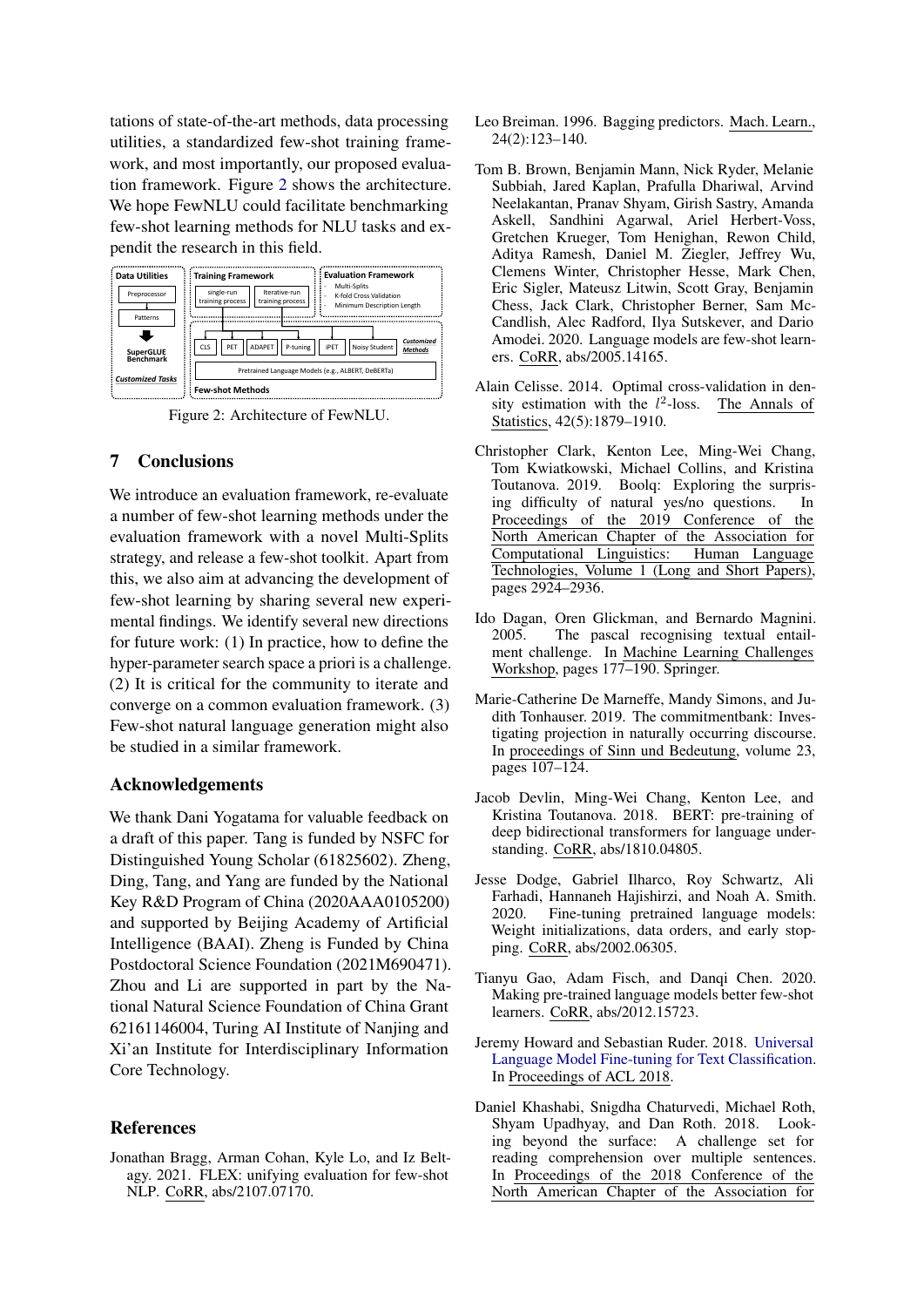Computational Linguistics: Human Language Technologies, Volume 1 (Long Papers), pages 252– 262.

- <span id="page-9-8"></span>Brian Lester, Rami Al-Rfou, and Noah Constant. 2021. The power of scale for parameter-efficient prompt tuning. CoRR, abs/2104.08691.
- <span id="page-9-23"></span>Hector Levesque, Ernest Davis, and Leora Morgenstern. 2012. The winograd schema challenge. In Thirteenth International Conference on the Principles of Knowledge Representation and Reasoning. Citeseer.
- <span id="page-9-7"></span>Xiang Lisa Li and Percy Liang. 2021. Prefixtuning: Optimizing continuous prompts for generation. CoRR, abs/2101.00190.
- <span id="page-9-11"></span>Jiachang Liu, Dinghan Shen, Yizhe Zhang, Bill Dolan, Lawrence Carin, and Weizhu Chen. 2021a. What makes good in-context examples for gpt-3? CoRR, abs/2101.06804.
- <span id="page-9-2"></span>Xiao Liu, Yanan Zheng, Zhengxiao Du, Ming Ding, Yujie Qian, Zhilin Yang, and Jie Tang. 2021b. GPT understands, too. CoRR, abs/2103.10385.
- <span id="page-9-18"></span>Yinhan Liu, Myle Ott, Naman Goyal, Jingfei Du, Mandar Joshi, Danqi Chen, Omer Levy, Mike Lewis, Luke Zettlemoyer, and Veselin Stoyanov. 2019. [Roberta: A robustly optimized bert pretraining ap](https://openreview.net/pdf?id=SyxS0T4tvS)[proach.](https://openreview.net/pdf?id=SyxS0T4tvS) arXiv preprint arXiv:1907.11692.
- <span id="page-9-12"></span>Yao Lu, Max Bartolo, Alastair Moore, Sebastian Riedel, and Pontus Stenetorp. 2021. Fantastically ordered prompts and where to find them: Overcoming few-shot prompt order sensitivity. CoRR, abs/2104.08786.
- <span id="page-9-3"></span>Rakesh R. Menon, Mohit Bansal, Shashank Srivastava, and Colin Raffel. 2021. Improving and simplifying pattern exploiting training. CoRR, abs/2103.11955.
- <span id="page-9-14"></span>Subhabrata Mukherjee, Xiaodong Liu, Guoqing Zheng, Saghar Hosseini, Hao Cheng, Greg Yang, Christopher Meek, Ahmed Hassan Awadallah, and Jianfeng Gao. 2021. CLUES: few-shot learning evaluation in natural language understanding. CoRR, abs/2111.02570.
- <span id="page-9-4"></span>Ethan Perez, Douwe Kiela, and Kyunghyun Cho. 2021. True few-shot learning with language models. CoRR, abs/2105.11447.
- <span id="page-9-21"></span>Mohammad Taher Pilehvar and José Camacho-Collados. 2018. Wic: 10, 000 example pairs for evaluating context-sensitive representations. CoRR, abs/1808.09121.
- <span id="page-9-22"></span>Melissa Roemmele, Cosmin Adrian Bejan, and Andrew S Gordon. 2011. Choice of plausible alternatives: An evaluation of commonsense causal reasoning. In AAAI Spring Symposium: Logical Formalizations of Commonsense Reasoning, pages  $90 - 95.$
- <span id="page-9-0"></span>Timo Schick and Hinrich Schütze. 2021a. Exploiting cloze-questions for few-shot text classification and natural language inference. In EACL, pages 255– 269. Association for Computational Linguistics.
- <span id="page-9-1"></span>Timo Schick and Hinrich Schütze. 2021b. It's not just size that matters: Small language models are also few-shot learners. pages 2339–2352.
- <span id="page-9-6"></span>Taylor Shin, Yasaman Razeghi, Robert L. Logan IV, Eric Wallace, and Sameer Singh. 2020. Autoprompt: Eliciting knowledge from language models with automatically generated prompts. CoRR, abs/2010.15980.
- <span id="page-9-15"></span>Jasper Snoek, Hugo Larochelle, and Ryan P Adams. 2012. Practical bayesian optimization of machine learning algorithms. Advances in neural information processing systems, 25.
- <span id="page-9-19"></span>Alex Wang, Yada Pruksachatkun, Nikita Nangia, Amanpreet Singh, Julian Michael, Felix Hill, Omer Levy, and Samuel R. Bowman. 2019a. Superglue: A stickier benchmark for general-purpose language understanding systems. In NeurIPS.
- <span id="page-9-20"></span>Alex Wang, Amanpreet Singh, Julian Michael, Felix Hill, Omer Levy, and Samuel R. Bowman. 2019b. GLUE: A multi-task benchmark and analysis platform for natural language understanding. In ICLR (Poster). OpenReview.net.
- <span id="page-9-17"></span>Qizhe Xie, Minh-Thang Luong, Eduard H. Hovy, and Quoc V. Le. 2020. Self-training with noisy student improves imagenet classification. In CVPR, pages 10684–10695. IEEE.
- <span id="page-9-9"></span>Shuo Yang, Lu Liu, and Min Xu. 2021. Free lunch for few-shot learning: Distribution calibration. In ICLR. OpenReview.net.
- <span id="page-9-13"></span>Qinyuan Ye, Bill Yuchen Lin, and Xiang Ren. 2021. [Crossfit: A few-shot learning challenge for cross](http://arxiv.org/abs/2104.08835)[task generalization in nlp.](http://arxiv.org/abs/2104.08835)
- <span id="page-9-5"></span>Tianyi Zhang, Felix Wu, Arzoo Katiyar, Kilian Q. Weinberger, and Yoav Artzi. 2020. Revisiting fewsample BERT fine-tuning. CoRR, abs/2006.05987.
- <span id="page-9-10"></span>Tony Z. Zhao, Eric Wallace, Shi Feng, Dan Klein, and Sameer Singh. 2021. Calibrate before use: Improving few-shot performance of language models. CoRR, abs/2102.09690.
- <span id="page-9-16"></span>Jing Zhou, Yanan Zheng, Jie Tang, Jian Li, and Zhilin Yang. 2021. [Flipda: Effective and robust data aug](http://arxiv.org/abs/2108.06332)[mentation for few-shot learning.](http://arxiv.org/abs/2108.06332)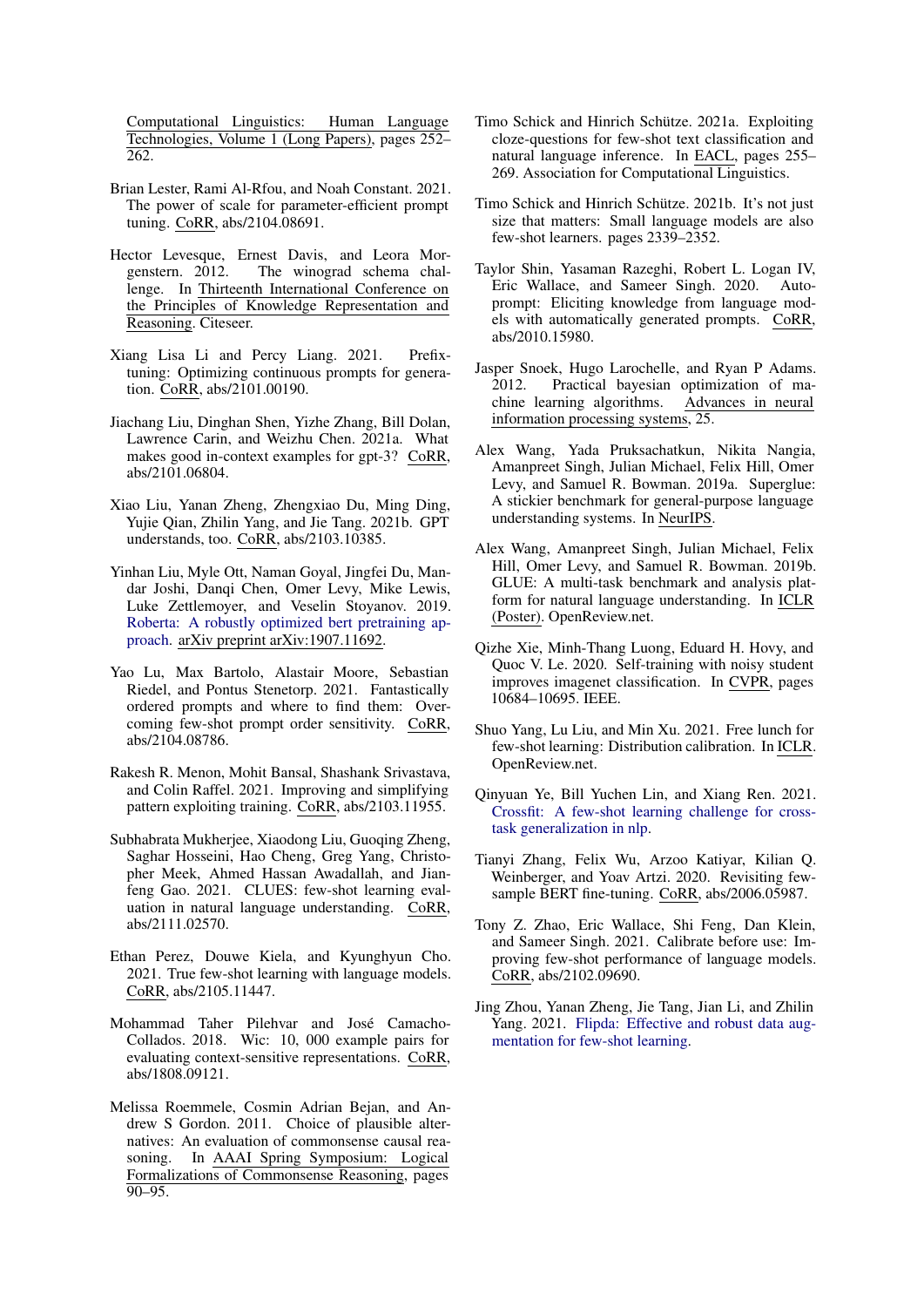## A Appendix

### <span id="page-10-0"></span>A.1 Fixed Hyper-Parameters are not **Optimal**

Some prior works [\(Schick and Schütze,](#page-9-0) [2021a,](#page-9-0)[b;](#page-9-1) [Menon et al.,](#page-9-3) [2021\)](#page-9-3) perform few-shot learning with a fixed set of hyper-parameters (determined by practical considerations and experiences) without early stopping and any model selection.

<span id="page-10-3"></span>

|         |          |        | Hyper-Parameters | Test Acc.              | Avg.             |       |
|---------|----------|--------|------------------|------------------------|------------------|-------|
|         | P        | LR     | Step             | $\overline{\text{WR}}$ |                  |       |
|         | 0        |        |                  |                        | $69.31 + 4.39$   |       |
|         |          |        | 250              | $\overline{0}$         | $61.13 \pm 0.91$ |       |
| Fixed   | 2        | $1e-5$ |                  |                        | $63.06 \pm 1.50$ | 67.36 |
|         | 3        |        |                  |                        | $63.06 \pm 1.82$ |       |
|         | 4        |        |                  |                        | $80.26 \pm 1.85$ |       |
|         | $\Omega$ | $1e-5$ | 300              | 0.05                   | $72.44 \pm 1.85$ |       |
|         | 1        | 5e-6   | 300              | 0.05                   | $63.78 \pm 1.37$ |       |
| Optimal | 2        | 5e-6   | 300              | 0                      | $69.07 + 5.55$   | 70.42 |
|         | 3        | 5e-6   | 300              | 0                      | $65.70 \pm 1.25$ |       |
|         | 4        | 5e-6   | 300              |                        | $81.11 \pm 1.37$ |       |

Table 7: Performance of PET on RTE task with different hyper-parameters. The patterns and fixed hyper-parameters are reported by [\(Schick and Schütze,](#page-9-1) [2021b\)](#page-9-1). Base model: DeBERTa-xxLarge, "P": pattern ID, "LR": learning rate, "Step": number of training steps, "WR": warmup ratio.

We first study how well fixed hyper-parameters transfer to a new scenario, e.g. switching to another base pretrained model. We perform preliminary experiments on FewGLUE with 64 labeled sample based on DeBERTa. Firstly, we experiment with the fixed hyper-parameters used for ALBERT in [\(Schick and Schütze,](#page-9-1) [2021b\)](#page-9-1). Secondly, we manually try other hyper-parameters to find out whether there are better configurations. From Table [7,](#page-10-3) we observe:

- 1. Certain factors, especially the patterns, impact the performance a lot (best 80.26%, and worst 61.13%). However, we cannot differentiate between them without a development set.
- 2. There exists a hyper-parameter ("Optimal" in Table [7\)](#page-10-3) that performs much better than the fixed one. A mechanism to identify the best hyperparameter setting is thus necessary.
- 3. Results show a good hyper-parameter on AL-BERT does not work well on DeBERTa. Fixed hyper-parameters are not optimal and we need to re-select them given new conditions.

## <span id="page-10-2"></span>A.2 Details of How to Construct Data Splits

### A.2.1 Datasets

To justify the proposed evaluation framework, we perform experiments on the few-shot SuperGLUE benchmark, which was constructed to include some of the most difficult language understanding tasks for current NLP approaches [\(Wang et al.,](#page-9-19) [2019a\)](#page-9-19). Unlike other NLU benchmarks (e.g., GLUE [\(Wang](#page-9-20) [et al.,](#page-9-20) [2019b\)](#page-9-20)) that contain single-sentence tasks, SuperGLUE consists of complicated ones that are sentence-pair or sentence-triple tasks, which demand advanced understanding capabilities. Seven SuperGLUE tasks are considered, including question answering (BoolQ [\(Clark et al.,](#page-8-9) [2019\)](#page-8-9) & MultiRC [\(Khashabi et al.,](#page-8-10) [2018\)](#page-8-10)), textual entailment (CB [\(De Marneffe et al.,](#page-8-11) [2019\)](#page-8-11) & RTE [\(Dagan et al.,](#page-8-12) [2005\)](#page-8-12)), word sense disambiguation (WiC [\(Pilehvar](#page-9-21) [and Camacho-Collados,](#page-9-21) [2018\)](#page-9-21)), causal reasoning (COPA [\(Roemmele et al.,](#page-9-22) [2011\)](#page-9-22)), and co-reference resolution (WSC [\(Levesque et al.,](#page-9-23) [2012\)](#page-9-23)).

### A.2.2 Hyper-parameters

To quantitatively evaluate different data-split strategies, we perform extensive experiments with the following hyper-parameter search space. Data-split experiments are based on DeBERTa-xxLarge. The hyper-parameter search space is shown in Table [8.](#page-10-4) We use the same prompt patterns as in [\(Schick and](#page-9-1) [Schütze,](#page-9-1) [2021b\)](#page-9-1). To observe the changes of performance and correlation metrics w.r.t different  $K$  values, we also experimented with  $K = \{2, 4, 8, 16\}$ over three tasks (i.e., BoolQ, RTE and COPA).

<span id="page-10-4"></span>

| Hyper-parameter                | Value            |
|--------------------------------|------------------|
| Learning Rate                  | ${5e-6, 1e-5}$   |
| Maximum Training Step          | ${250, 500}$     |
| <b>Evaluation Frequency</b>    | $\{0.02, 0.04\}$ |
| Number of Runs $K$             |                  |
| Split Ratio r for Multi-Splits | 1.1              |

Table 8: Hyper-parameter Search Space for Data-Split Strategy Evaluation

## A.2.3 Evaluation Results with 32 Labeled Data

In the data-split strategy evaluation, in addition to the 64-data-setting results in the main text, we also experimented with 32 labeled data as [\(Schick and](#page-9-1) [Schütze,](#page-9-1) [2021b,](#page-9-1)[a;](#page-9-0) [Menon et al.,](#page-9-3) [2021\)](#page-9-3). The 32 data-setting results are also provided in Table [10.](#page-12-0)

## <span id="page-10-1"></span>A.2.4 Leave-One-Out Cross Validation **Results**

We also experiment with another useful data split strategy, leave-one-out cross validation (LOOCV). In fact, LOOCV is a special case of  $K$ -fold cross validation when  $K$  equals the number of labeled data. Since LOOCV takes even longer time than any other data split strategies, we only experi-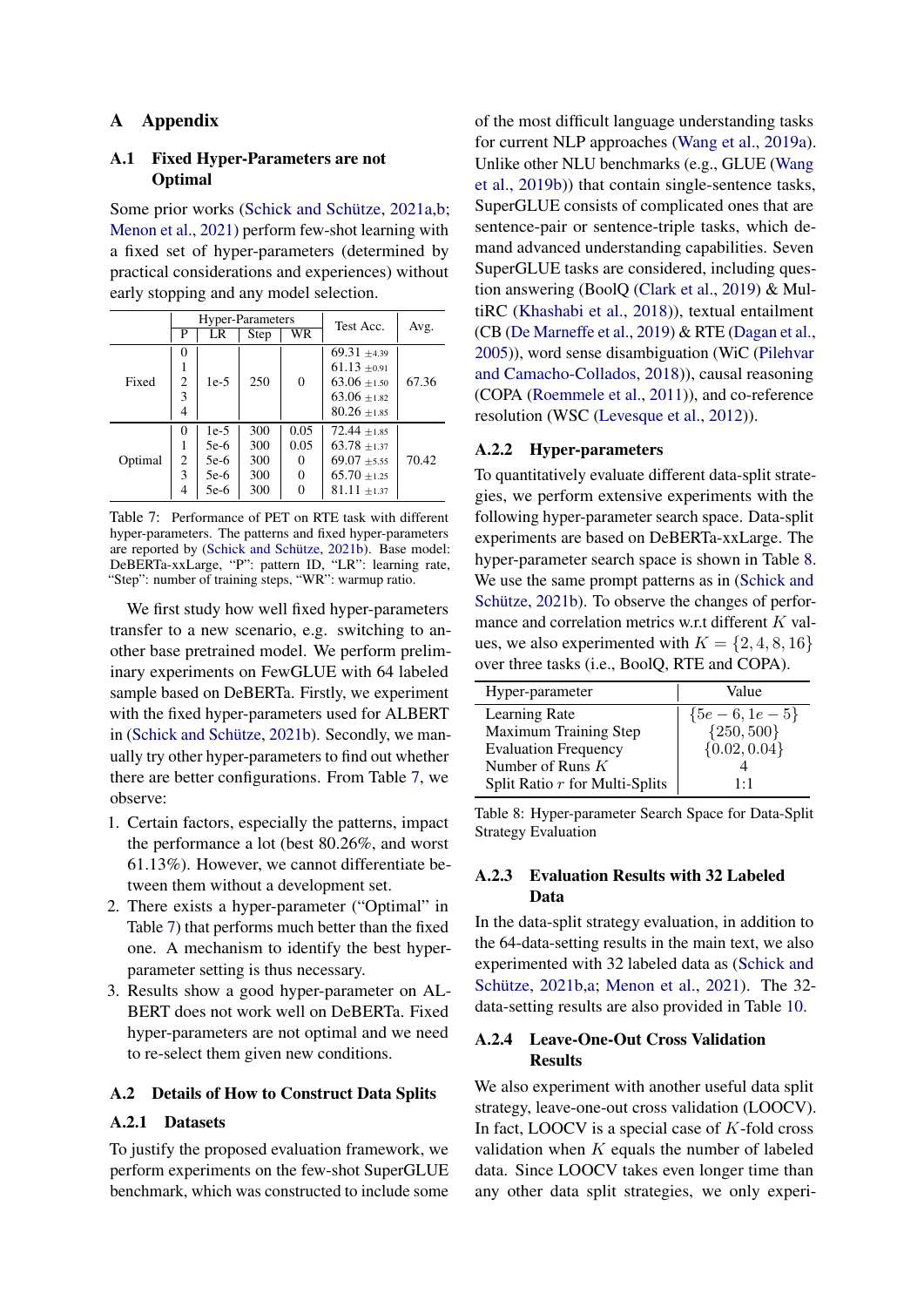<span id="page-11-1"></span>

|              |       | <b>BoolO</b> | <b>RTE</b> | WiC        |
|--------------|-------|--------------|------------|------------|
|              | Perf. | 82.67        | 79.42      | 67.20      |
| Multi-Splits |       | $\pm 0.78$   | $+2.41$    | ±1.34      |
|              | Corr. | 0.7079       | 0.8266     | 0.9464     |
|              | Perf. | 82.71        | 77.80      | 64.42      |
| CV.          |       | $\pm 1.29$   | $+2.25$    | $\pm 1.63$ |
|              | Corr. | $-0.0497$    | 0.8561     | 0.8184     |
|              | Perf. | 80.20        | 63.91      | 62.40      |
| <b>LOOCV</b> |       | $\pm$ 5.63   | $\pm$ 5.37 | ±4.70      |
|              | Corr. | $-0.8001$    | $-0.5070$  | 0.1998     |

Table 9: Test performance and correlation results of leave-one-out cross validation on BoolQ, RTE and WiC tasks with 64 labeled examples.

mented on three tasks, including BoolQ, RTE and WiC tasks. Both performance and correlation results are shown in Table [9.](#page-11-1) Our results show that compared to other strategies, LOOCV achieved worse test performance as well as correlation. LOOCV only uses a single instance for validation each time, and thus leads to poor correlation and random model selection. As a result, the performance estimation is subject to much randomness.

## A.3 How to Define the Hyper-parameter Search Space

Aside from how to construct the data splits, another important question for the evaluation framework is how to define the hyper-parameter search space. We left this question in the future work. However, we did several preliminary experiments that could reveal certain insights into the problem.

## A.3.1 Should We Search Random Seeds?

We focus on two types of factors that affect fewshot evaluation, hyper-parameters and randomness. Randomness could cause different weight initialization, data splits, and data order during training. Empirically, how randomness is dealt with differs depending on the use case. In order to obtain the best possible performance, one could search over sensitive random factors such as random seeds. However, as we focus on benchmarking few-shot NLU methods, we report mean results (along with the standard deviation) in our experiments in order to rule out the effects of randomness and reflect the average performance of a method for fair comparison and measurement.

# A.3.2 Experiments

Experimental Setup To examine how a certain factor affects few-shot performance, we assign multiple different values to a target factor while fixing

other hyper-parameters. We report the standard deviation over the multiple results. Larger values indicate that a perturbation of the target factor would largely influence the few-shot performance and the factor thus is crucial for searching. We experiment on BoolQ, RTE, CB, and COPA tasks. Considered factors include: sample order during training, prompt pattern, training batch size, learning rate, evaluation frequency, and maximum train steps.

Results and Analysis Results are in Table [11.](#page-12-1) We mark values larger than a threshold of 2.0 in bold. We can see that the prompt pattern is the most influential factor among all, indicating the design or selection of prompt patterns is crucial. Training example order also significantly affects the performance. The evaluation frequency affects the score on the small development but not on the test set. We speculate that a lower frequency selects a model with better performance on the small development set, but the gains do not transfer to the test set because of partial overfitting. To conclude:

Finding 5. We recommend to at least search over prompt patterns during hyper-parameter tuning, and it is also beneficial to search others. All comparison methods should be searched and compared under the same set of hyper-parameters.

# A.3.3 Detailed Configuration

For a given task and a target factor, we fixed the hyper-parameters to be the best-performing ones obtained in Section [4.2,](#page-2-0) and assigned multiple values for the target factor. For the prompt pattern, we assigned it with the same values as [\(Schick and](#page-9-1) [Schütze,](#page-9-1) [2021b\)](#page-9-1). Possible values for other hyperparameters are in Table [12.](#page-12-2)

# <span id="page-11-0"></span>A.4 Details of Re-Evaluation

# A.4.1 Methods

The five considered minimal few-shot methods are introduced as follows.

- 1. Classification is a conventional finetuning algorithm, which uses the hidden states of a special [CLS] token for classification.
- 2. PET is a prompt-based finetuning algorithm. It transforms NLU problems into cloze problems with prompts, and then converts the cloze outputs into the predicted class.
- 3. ADAPET is based on PET and decouples the losses for the label tokens. It proposes a labelconditioned masked language modeling (MLM) objective as a regularization term.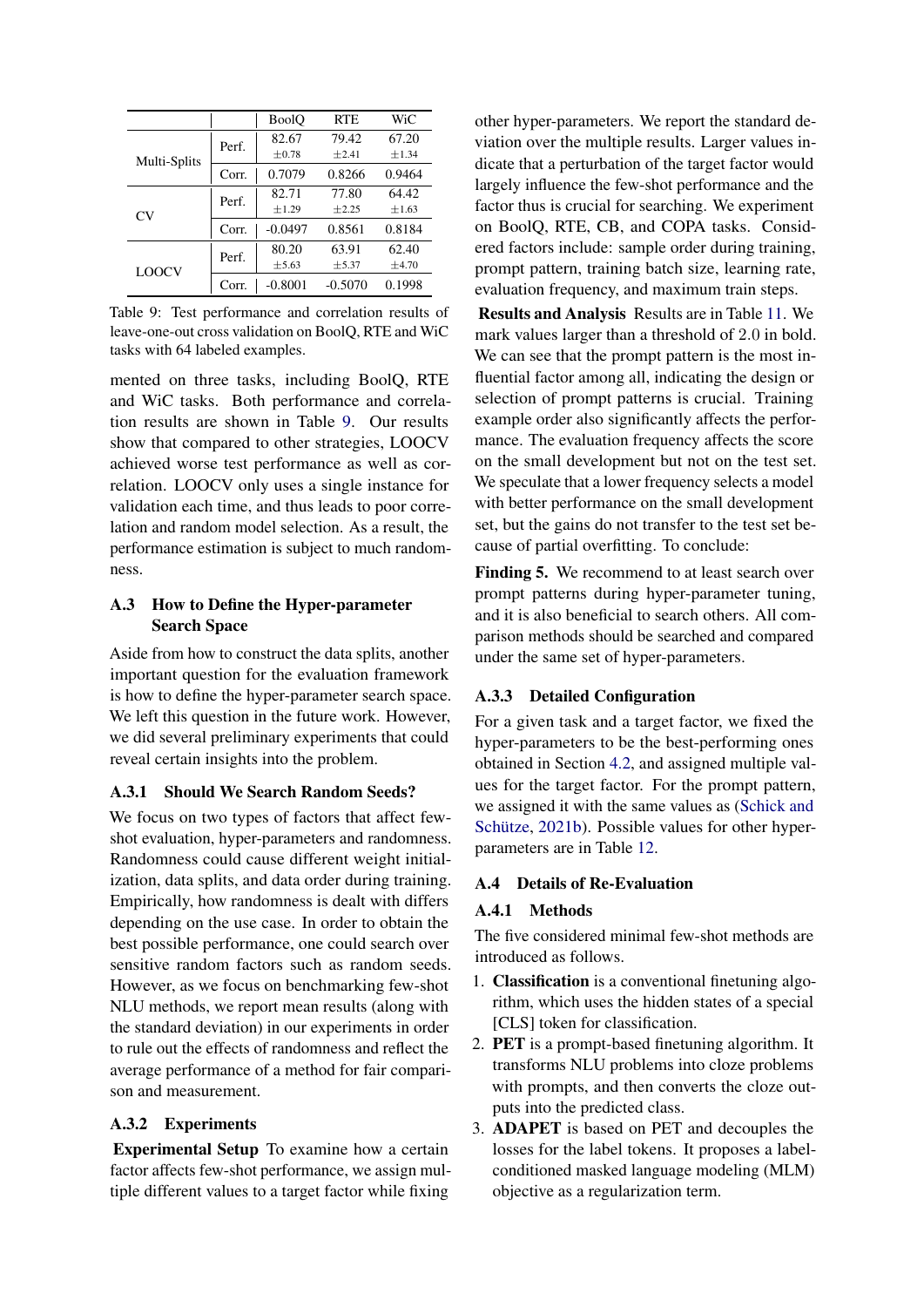(a) Results of test performance of the selected hyper-parameter.

<span id="page-12-0"></span>

|              | <b>BoolQ</b> | <b>RTE</b> | WiC        |            | C <sub>B</sub>                                                        | MultiRC    |            | <b>WSC</b> | <b>COPA</b> | Avg.   |
|--------------|--------------|------------|------------|------------|-----------------------------------------------------------------------|------------|------------|------------|-------------|--------|
|              | Acc.         | Acc.       | Acc.       | Acc.       | F1                                                                    | F1a        | EM.        | Acc.       | Acc         |        |
| <b>CV</b>    | 77.29        | 75.63      | 55.56      | 89.29      | 80.66                                                                 | 78.61      | 42.26      | 78.37      | 90.00       | 74.61  |
|              | $\pm$ 3.32   | $\pm 4.26$ | $\pm 1.06$ | $\pm 3.86$ | ±14.87                                                                | $\pm$ 0.84 | $\pm 2.07$ | $\pm 4.26$ | ±2.45       |        |
|              | 79.29        | 75.87      | 53.53      | 79.61      | 59.25                                                                 | 75.77      | 37.30      | 77.82      | 76.25       |        |
| <b>MDL</b>   | $\pm 6.01$   | ± 5.19     | $\pm 0.58$ | $\pm$ 5.42 | ±11.27                                                                | ±4.72      | $\pm 6.27$ | $\pm 4.19$ | ±12.50      | 69.82  |
|              | 78.11        | 79.42      | 61.72      | 83.04      | 70.93                                                                 | 78.23      | 41.45      | 74.52      | 84.75       |        |
| Multi-Splits | $\pm 2.63$   | $\pm 1.79$ | $\pm 3.10$ | ±6.66      | ±13.40                                                                | $\pm 1.24$ | $\pm 1.74$ | $\pm$ 3.96 | $\pm 2.12$  | 73.62  |
|              |              |            |            |            | (b) Results of correlation between the development and training sets. |            |            |            |             |        |
|              |              |            |            |            |                                                                       |            |            |            |             |        |
|              | <b>BoolO</b> | <b>RTE</b> |            | WiC        | CB                                                                    | MultiRC    |            | <b>WSC</b> | <b>COPA</b> | Avg.   |
| <b>CV</b>    | 0.4134       | 0.6759     |            | 0.4189     | 0.0938                                                                | 0.1061     | $-0.1683$  |            | 0.6567      | 0.3138 |
| <b>MDL</b>   | 0.6394       | 0.5687     |            | $-0.0732$  | 0.2127                                                                | 0.1690     | 0.0741     |            | 0.1100      | 0.2429 |
| Multi-Splits | 0.5347       | 0.6911     |            | 0.8448     | 0.7232                                                                | 0.6280     | 0.0853     |            | 0.4531      | 0.5657 |

Table 10: Evaluation results of different few-shot data-split strategies with PET on FewGLUE  $(K=4)$  under the same data setting as [\(Schick and Schütze,](#page-9-1) [2021b,](#page-9-1)[a;](#page-9-0) [Menon et al.,](#page-9-3) [2021\)](#page-9-3) with 32 labeled data. Larger scores indicate that a data-split strategy effectively selects a model that achieves better test-set performance. The best results for each task are denoted in bold.

<span id="page-12-1"></span>

|                    | Hyper-params                                                                      | BoolO                                | <b>RTE</b>                            | <b>COPA</b>                          | CВ                                                            |
|--------------------|-----------------------------------------------------------------------------------|--------------------------------------|---------------------------------------|--------------------------------------|---------------------------------------------------------------|
| Dev<br><b>Set</b>  | Train Order<br>Prompt Pattern<br><b>Train Batch</b><br>Learning Rate<br>Eval Freq | 3.64<br>3.44<br>3.34<br>0.00<br>2.39 | 4.01<br>10.28<br>1.33<br>1.63<br>2.96 | 2.17<br>5.80<br>2.64<br>1.97<br>2.73 | 2.21/6.09<br>3.18/4.07<br>1.01/5.87<br>1.56/4.56<br>0.45/0.82 |
| Test<br><b>Set</b> | Train Order<br>Prompt Pattern<br>Train Batch<br>Learning Rate<br>Eval Freq        | 0.87<br>2.85<br>2.44<br>0.17<br>0.84 | 1.87<br>10.03<br>1.09<br>0.65<br>0.53 | 2.17<br>2.65<br>0.72<br>0.52<br>1.18 | 3.01/4.73<br>6.45/7.08<br>0.89/1.32<br>4.82/7.25<br>0.77/2.07 |

Table 11: Analysis of different factors on BoolQ, RTE, CB and COPA using PET and DeBERTa. The metric is standard deviation. Hyper-parameters are set the best-performing ones obtained in [§5](#page-5-3) while the target factor is assigned with multiple values. "Train Order": training sample order; "Train Batch": total train batch size; "Eval Freq": evaluation frequency.

<span id="page-12-2"></span>

| Hyper-parameter             | Value                                |
|-----------------------------|--------------------------------------|
| Learning Rate               | ${6e-6, 8e-6, 1e-5}$                 |
| <b>Evaluation Frequency</b> | $\{0.02, 0.04, 0.08\}$               |
| <b>Training Batch Size</b>  | ${8, 16, 32, 64}$                    |
| Sample Order Seed           | $\{10, 20, 30, 40, 50, 60, 70, 80\}$ |

Table 12: Hyper-parameter Search Space for Crucial Factor Evaluation

- 4. P-tuning is also based on PET and automatically learns continuous vectors as prompts via gradient update.
- 5. FlipDA is similar to PET but uses both labeled data and augmented data for training. The augmented data are automatically generated by taking labeled data as inputs. [10](#page-12-3)

The three semi-supervised few-shot methods are introduced as follows.

1. PET+MLM is based on PET and additionally adds an auxiliary language modeling task performed on unlabeled dataset. It was first proposed by [\(Schick and Schütze,](#page-9-0) [2021a\)](#page-9-0) to resolve catastrophic forgetting.

- 2. iPET is a self-training method. It iteratively performs PET for multiple generations. At the end of each generation, unlabeled data are assigned with pseudo-labels by the fully-trained model, and will be used for training along with train data in the next generation.
- 3. Noisy Student is similar to iPET with the difference that Noisy Student injects noises into the input embeddings of the model.

#### A.4.2 Hyper-parameter Search Space

The hyper-parameter search space for other fewshot methods are shown in Table [17.](#page-14-0)

#### A.4.3 The Searched Best Hyper-parameters

We list the searched best hyper-parameter configuration for different tasks and methods in Table [13,](#page-13-0) Table [14,](#page-13-1) Table [15,](#page-13-2) Table [16.](#page-13-3)

#### A.4.4 More Discussion on ADAPET

Since it is observed ADAPET shows less improvement on DeBERTa than it has achieved on AL-BERT, we further discuss the phenomena by raising the question what other differences it has made. We respectively visualize the few-shot performance distribution over the same hyper-parameter space of PET and ADAPET in Figure [3.](#page-15-0) We observe that PET is more likely to obtain extremely bad

<span id="page-12-3"></span> $10$ In our experiments, we use the best checkpoints searched with PET as the classifier for data selection.

<span id="page-12-4"></span> $11$ As recommended in [\(Zhou et al.,](#page-9-16) [2021\)](#page-9-16), we fix one mask ratio for each dataset, i.e., 0.3 for BoolQ, MultiRC, and WSC, 0.5 for RTE and CB, and 0.8 for COPA and WiC. We fix one fill-in strategy for each dataset, i.e., "default" for BoolQ, RTE, WiC, CB, and WSC, "rand\_iter\_10" for MultiRC, and "rand\_iter\_1" for COPA.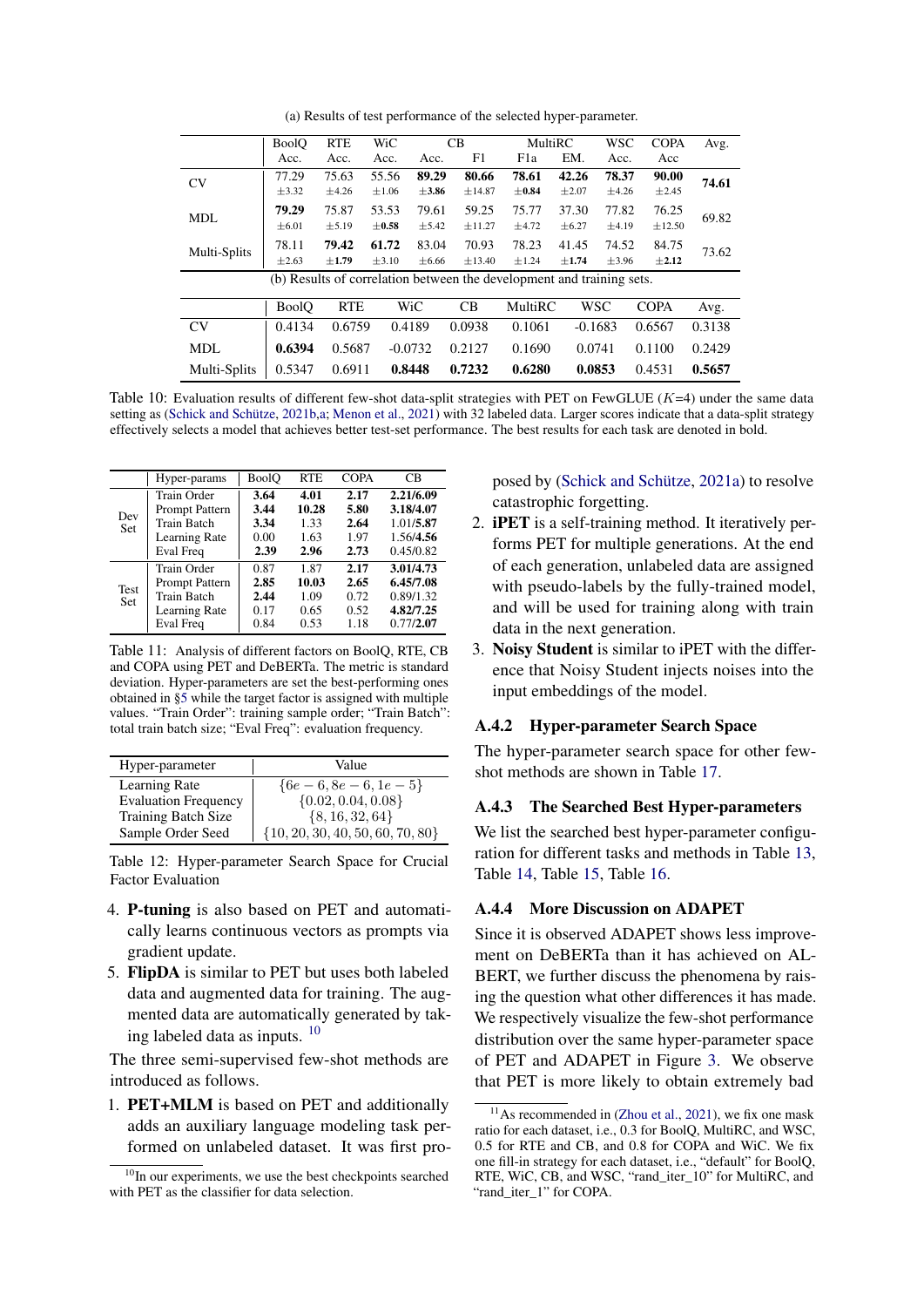|                             | <b>BoolO</b> | <b>RTE</b> | WiC    | CB     | MultiRC | <b>WSC</b> | <b>COPA</b> |
|-----------------------------|--------------|------------|--------|--------|---------|------------|-------------|
| Learning Rate               | 1e-5         | 5e-6       | $5e-6$ | $1e-5$ | $1e-5$  | 1e-5       | $1e-5$      |
| Maximum Training Step       | 250          | 250        | 250    | 250    | 250     | 500        | 500         |
| <b>Evaluation Frequency</b> | 0.02         | 0.02       | 0.02   | 0.02   | 0.04    | 0.04       | 0.02        |
| <b>Prompt Pattern</b>       |              |            |        |        |         |            |             |

<span id="page-13-0"></span>Table 13: The best hyper-parameters searched for PET. We search each task with a learning rate of {1e-5,5e-6}, max steps of {250,500}, evaluation frequency ratio of {0.02,0.04}, and all the available prompt patterns. Therefore, each task has  $8N$  hyper-parameter combinations, where N is the number of available prompt patterns, i.e., 6 for BoolQ and RTE, 3 for WiC, and 2 for COPA.

<span id="page-13-1"></span>

|                             | <b>BoolO</b> | <b>RTE</b> | WiC  | <b>CB</b> | <b>MultiRC</b> | WSC    | COPA   |
|-----------------------------|--------------|------------|------|-----------|----------------|--------|--------|
| Learning Rate               | $1e-5$       | 5e-6       | 5e-6 | $1e-5$    | 5e-6           | $5e-6$ | $5e-6$ |
| Maximum Training Step       | 250          | 500        | 500  | 500       | 500            | 250    | 500    |
| <b>Evaluation Frequency</b> | 0.04         | 0.04       | 0.02 | 0.02      | 0.02           | 0.04   | 0.04   |
| <b>Prompt Pattern</b>       |              |            |      |           |                |        |        |

Table 14: The best hyper-parameters searched for ADAPET. We search each task with a learning rate of {1e-5,5e-6}, max steps of {250,500}, evaluation frequency ratio of {0.02,0.04}, and all the available prompt patterns. Therefore, each task has  $8N$  hyper-parameter combinations, where N is the number of available prompt patterns, i.e., 6 for BoolQ and RTE, 3 for WiC, and 2 for COPA.

<span id="page-13-2"></span>

|                             | <b>BoolO</b> | RTE  | WiC  | CВ   | MultiRC | WSC  | COPA   |
|-----------------------------|--------------|------|------|------|---------|------|--------|
| Learning Rate               | $5e-6$       | 5e-6 | 5e-6 | 1e-5 | $1e-5$  | 5e-6 | $1e-5$ |
| Maximum Training Step       | 500          | 250  | 500  | 250  | 500     | 500  | 500    |
| Warmup Ratio                | 0.0          | 0.0  | 0.0  | 0.1  | 0.1     | 0.1  | 0.1    |
| <b>Evaluation Frequency</b> | 0.02         | 0.02 | 0.02 | 0.04 | 0.02    | 0.02 | 0.04   |
| Prompt Encoder Type         | mlp          | lstm | lstm | lstm | lstm    | lstm | mlp    |

Table 15: The best hyper-parameters searched for P-tuning.We search each task with a learning rate of {1e-5,5e-6}, max steps of  $\{250,500\}$ , warmup ratio of  $\{0.0,0.1\}$ , evaluation frequency ratio of  $\{0.02,0.04\}$ , and prompt encoder implemented with {"mlp", "lstm"}.

<span id="page-13-3"></span>

|                             | <b>BoolO</b> | <b>RTE</b> | WiC    | CВ     | MultiRC | <b>WSC</b> | COPA   |
|-----------------------------|--------------|------------|--------|--------|---------|------------|--------|
| Learning Rate               | 5e-6         | 1e-5       | 5e-6   | $1e-5$ | $1e-5$  | $5e-6$     | $1e-5$ |
| Maximum Training Step       | 250          | 500        | 250    | 250    | 500     | 250        | 500    |
| <b>Evaluation Frequency</b> | 0.04         | 0.04       | 0.04   | 0.04   | 0.02    | 0.02       | 0.04   |
| Prompt Pattern              | $\theta$     |            |        |        |         |            |        |
| <b>Generation Method</b>    | sample       | greedy     | sample | greedy | greedy  | sample     | greedy |
| Drop Inconsistant Data      | -            |            | -      |        |         |            |        |

Table 16: The best hyper-parameters searched for FlipDA. We search three generation methods, try dropping inconsistant data or not. We search each task with a learning rate of {1e-5,5e-6}, max steps of {250,500}, evaluation frequency ratio of {0.02,0.04}, and all the available prompt patterns. Therefore, each task has 8N hyper-parameter combinations, where N is the number of available prompt patterns, i.e., 6 for BoolQ and RTE, 3 for WiC, and 2 for COPA.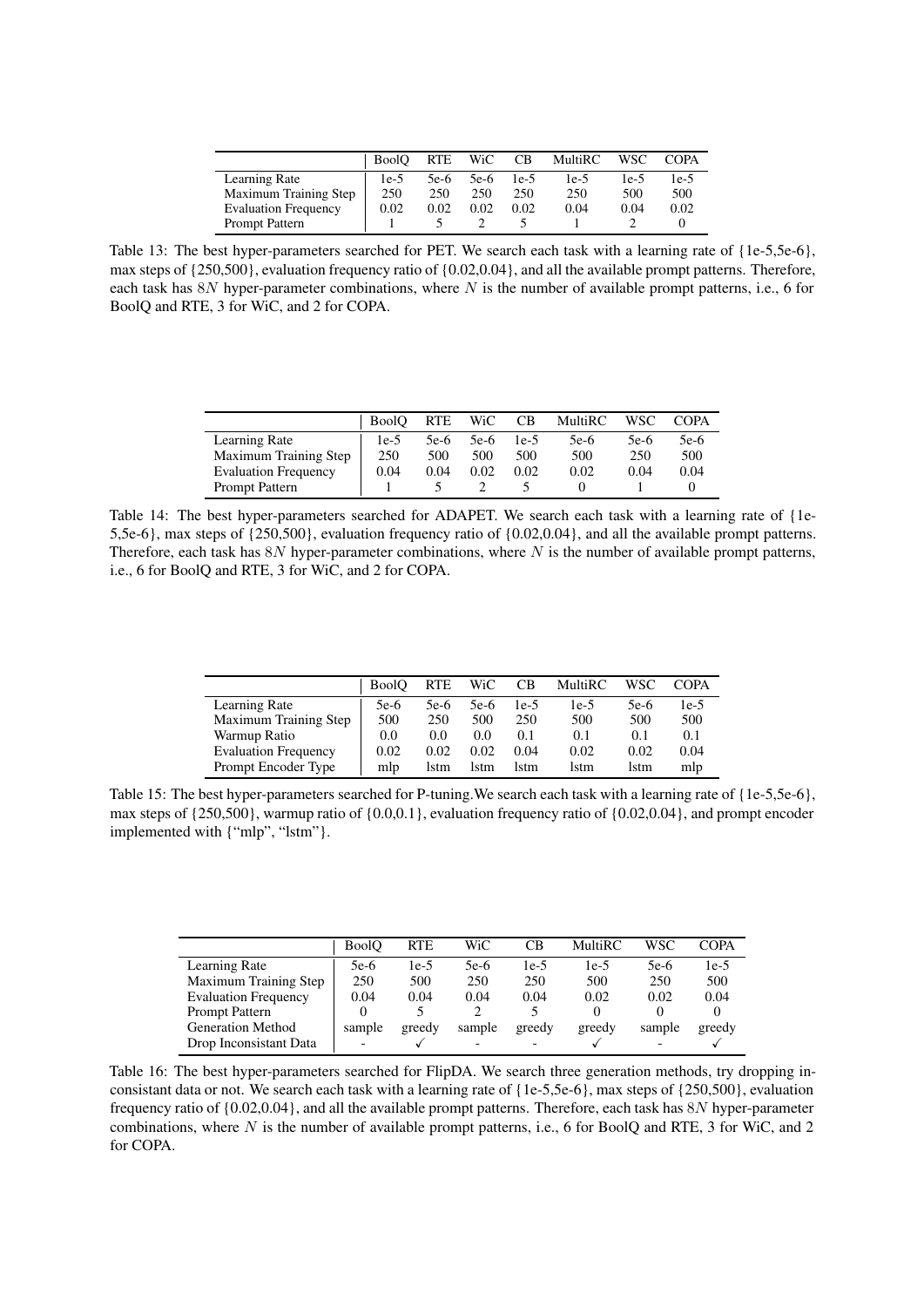<span id="page-14-0"></span>

| Method           | Hyper-Parameter              | Value                |   |  |
|------------------|------------------------------|----------------------|---|--|
|                  | Learning Rate (DeBERTa)      | $\{1e-5, 5e-6\}$     |   |  |
| <b>CLS</b>       | Learning Rate (ALBERT)       | $\{1e-5, 2e-5\}$     |   |  |
|                  | Maximum Training Step        | ${2500, 5000}$       |   |  |
|                  | Learning Rate (DeBERTa)      | ${5e-6, 1e-5}$       |   |  |
| PET/             | Learning Rate (ALBERT)       | $\{1e-5, 2e-5\}$     |   |  |
| <b>ADAPET</b>    | Maximum Training Step        | $\{250, 500\}$       |   |  |
|                  | <b>Evaluation Frequency</b>  | $\{0.02, 0.04\}$     |   |  |
|                  | Learning Rate (DeBERTa)      | ${5e-6, 1e-5}$       |   |  |
|                  | Learning Rate (ALBERT)       | $\{1e-5, 2e-5\}$     |   |  |
| P-tuning         | <b>Maximum Training Step</b> | $\{250, 500\}$       |   |  |
|                  | <b>Evaluation Frequency</b>  | $\{0.02, 0.04\}$     |   |  |
|                  | Warmup Ratio                 | $\{0.0, 0.1\}$       |   |  |
|                  | Prompt Encoder Type          | ${mlp, lstm}$        |   |  |
|                  | Learning Rate (DeBERTa)      | ${5e-6, 1e-5}$       |   |  |
|                  | Learning Rate (ALBERT)       | $\{1e-5, 2e-5\}$     |   |  |
|                  | <b>Maximum Training Step</b> | $\{250, 500\}$       |   |  |
| FlipDA           | <b>Evaluation Frequency</b>  | $\{0.02, 0.04\}$     |   |  |
|                  | DA Method                    | {greedy,sample,beam} |   |  |
|                  | Drop Inconsistant Data       | $\{yes, no\}$        |   |  |
|                  | Mask Ratio                   | Fixed <sup>11</sup>  |   |  |
|                  | Fill-in Strategy             | Fixed <sup>9</sup>   | 3 |  |
|                  | <b>Unlabeled Data Number</b> | 500                  |   |  |
| $i$ PET $\prime$ | <b>Increasing Factor</b>     | 3.0                  |   |  |
| Noisy            | Sample Ratio (single-split)  | 1.0                  |   |  |
|                  | Sample Ratio (cross-split)   | 2/3                  |   |  |
|                  | Dropout Rate for Noisy       | 0.05                 |   |  |

Table 17: Hyper-parameter Space for Re-Evaluation

<span id="page-14-1"></span>

| task                                      | method                                                                                                                                                                                                                                                    | $\mathfrak{g}$ 1 | $\mathbf{g}$ 2 | $\mathfrak{g}3$ |  |
|-------------------------------------------|-----------------------------------------------------------------------------------------------------------------------------------------------------------------------------------------------------------------------------------------------------------|------------------|----------------|-----------------|--|
|                                           | WiC Multi-Patterns $\begin{array}{ l c c c c c c c }\n\hline\n\text{Wic} & \text{Best-Pattern} & 60.11 \pm 5.64 & 60.19 \pm 4.12 & 59.66 \pm 4.27 \\ \hline\n\text{Best-Pattern} & 64.21 \pm 2.58 & 64.18 \pm 4.61 & 63.37 \pm 6.29\n\hline\n\end{array}$ |                  |                |                 |  |
| $RTE$ <sup><math>\frac{1}{2}</math></sup> | $\begin{array}{ l c c c c c } \hline \text{Multi-Patters} & 65.08 \pm 10.07 & 69.20 \pm 7.13 & 71.46 \pm 5.59 \\ \hline \text{Best-Pattern} & 79.39 \pm 2.75 & 81.95 \pm 1.04 & 83.12 \pm 1.42 \\ \hline \end{array}$                                     |                  |                |                 |  |

Table 18: The performance results of iPET on both WiC and RTE at every generation (g1, g2, and g3). Each experiment uses either ensemble over all patterns (Multi-Patterns) or ensemble over the only best pattern (Best-Pattern). This experiment is conducted with 1000 unlabeled data and an increasing factor 5.

results on BoolQ and RTE, while ADAPET shows stable results. It suggests that ADAPET appears to be more robust to the hyper-parameters, and overall achieves good performance regardless of hyper-parameter selection. However, ADAPET is less inclined to produce better peak results. To sum up, we can conclude: Loss regularization (e.g., ADAPET [\(Menon et al.,](#page-9-3) [2021\)](#page-9-3)) enhances stability w.r.t. hyper-parameters.

## A.4.5 More Discussion on Semi-supervised Few-shot Methods

We focus on semi-supervised methods that iteratively augment data (i.e., iPET and Noisy Student), which have demonstrated promising results on both models in Table [4.](#page-6-0) Several key points for their success are especially discussed.

1. For semi-supervised methods such as iPET

and Noisy Student, it is time-consuming when searching over a large hyper-parameter space for each generation. We directly use the searched best hyper-parameters for PET in each generation. From Table [4,](#page-6-0) we can see that their results show advantages over PET (by more than 1 points). It suggests that the best hyperparameters can be transferred to such methods, to reduce the cost of time and computational resources. If we search for each generation, results might be even better.

2. Comparing the single-split labeling strategy, the cross-split labeling strategy works better. As the results show, both iPET (cross) and Noisy (cross) outperform iPET (single) and Noisy (single) in most tasks on both models.

3. Another simple and effective technique is our proposed ensemble labeling strategies. [\(Schick](#page-9-1) [and Schütze,](#page-9-1) [2021b\)](#page-9-1) utilizes the ensemble results over all patterns to label unlabeled data, since it is hard to select patterns. Under the Multi-Splits strategy, self-training methods can recognize the best pattern, and only ensemble trained models for the best pattern when labeling unlabeled data. Table [18](#page-14-1) shows the results of iPET on WiC and RTE tasks, respectively ensemble over multiple patterns or ensemble over the only best pattern. We can see that results of ensemble with the best pattern significantly outperform results of ensemble with all patterns at every generation.